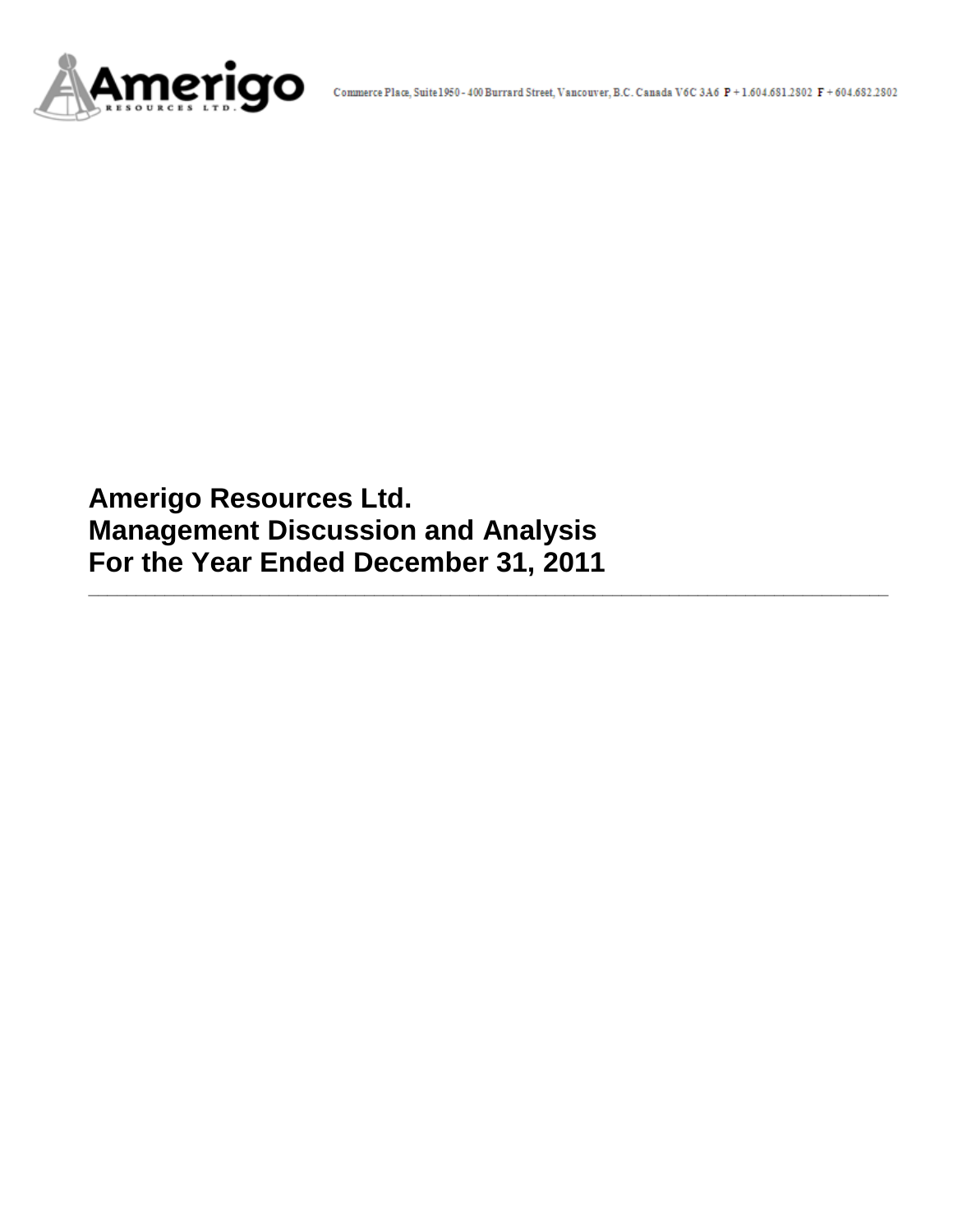# *T A B L E of C O N T E NT S*

This Management Discussion & Analysis ("MD&A") is comprised of the following sections:

- 1. **Company Profile**  An executive summary of Amerigo's business and its long-term contractual relationship with Codelco-El Teniente…(PAGE 3)
- 2. **Introduction**  Information on accounting principles, reporting currency and other background factors to facilitate the understanding of this MD&A and related consolidated financial statements... (PAGE 3)
- 3. **Highlights and Significant Events** A summary of the key operating and financial metrics of the Company during the year ended December 31, 2011 ("fiscal 2011") and as at December 31, 2011…(PAGE 4)
- 4. **Overall Performance** A brief description of the Company's financial performance in fiscal 2011… (PAGE6)
- 5. **Selected Annual Information** Three-year financial metrics in tabular form… (PAGE 6)
- 6. **Operating Results** –An analysis of the Company's production, sales, cash cost and total cost for fiscal 2011 and compared to the year ended December 31, 2010 ("fiscal 2010")… (PAGE 7)
- 7. **Financial Results for Fiscal 2011** An analysis of the Company's financial performance during fiscal 2011, compared to the Company's performance during fiscal 2010…(PAGE 10)
- 8. **Financial Results for the Quarter ended December 31, 2011** An analysis of the Company's financial performance during the quarter ended December 31, 2011 ("Q4-2011"), compared to the Company's performance for the quarter ended December 31, 2010 ("Q4- 2010")…(PAGE 11)
- 9. **Comparative Periods** A summary of financial data for the Company's most recent eight reporting quarters…(PAGE 13)
- 10. **Liquidity and Capital Resources** Review of the Company's cash flow during 2011 and analysis of the Company's liquidity and financial position as at December 31, 2011…(PAGE 13)
- 11. **Summary of Obligations**  Summary of the Company's contractual obligations… (PAGE 16)
- 12. **Outlook** Update of the Company's activities and management's production and operations forecasts for the year ending December 31, 2012 ("fiscal 2012")…(PAGE 17)
- 13. **Other** –Disclosure of related party transactions and other MD&A requirements...(PAGE 17)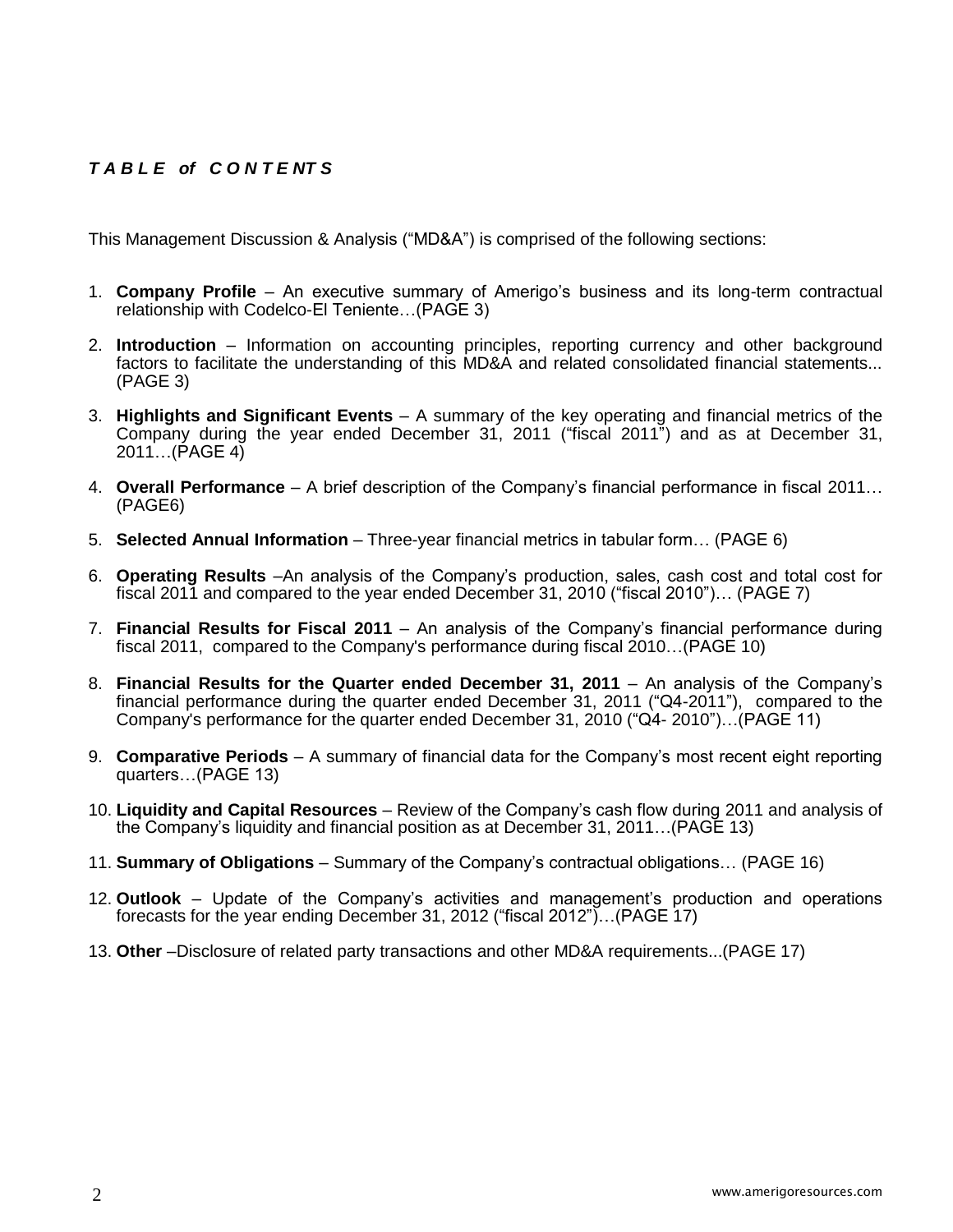# *ALL AMOUNTS ARE REPORTED IN U.S. DOLLARS, EXCEPT WHERE INDICATED OTHERWISE*

# *COMPANY PROFILE*

Amerigo Resources Ltd. ("Amerigo") owns a 100% interest in Minera Valle Central S.A. ("MVC"), a Chilean copper and molybdenum producer that has a long-term contractual relationship with Corporación Nacional del Cobre de Chile ("Codelco") to treat fresh and old tailings from Codelco's El Teniente mine, the largest underground copper mine in the world. Chile is the world's largest copper mining country, and Codelco is the world's largest copper producer. It is estimated that Codelco owns approximately 10% of all known copper reserves on earth. Codelco produced 1.689 million tonnes of copper and generated a pre-tax profit of \$5.799 billion in 2010. El Teniente commenced operations in 1904 and has a remaining mine life that is estimated will run for decades. Since MVC was built in 1992, Codelco has almost doubled production from El Teniente, and Codelco's mine plans contemplate continued expansion of operations at El Teniente for the foreseeable future. In addition to treating the sulphide portion of the fresh and old tailings from El Teniente, in 2011 MVC built a pilot plant to treat the oxide contents of tailings.

The fresh tailings come from El Teniente's current production, and the old tailings mainly from a tailings pond located near MVC's plant that originally contained more than 200 million tonnes of material. The copper grade of the old tailings is approximately 2-3 times that of the fresh tailings. Under normal conditions, quarterly production has increased as MVC continues to increase the processing volume of these old tailings. During the months of June and July 2011, production was adversely affected due to a strike by subcontractors of El Teniente. Normal operating conditions were resumed in July 2011 and the Company expects that it will continue to increase processing levels of old tailings to the maximum contractual rate. In addition, there are 2 other tailings ponds in the area, which MVC hopes to obtain the rights to in the future. These 3 tailings ponds combined contain a copper resource similar to that of Highland Valley Copper, the largest copper mine in Canada, when it first started operations.

Amerigo's shares are listed for trading on the Toronto Stock Exchange ("TSX"), the OTCQX Stock Exchange in the United States and the Lima Stock Exchange, in Peru ("BVL").

# *INTRODUCTION*

The following MD&A of the results of operations and financial position of Amerigo together with its subsidiaries (collectively, the "Company"), is prepared as of March 1, 2012, and should be read in conjunction with the Company's audited consolidated financial statements and related notes for the years ended December 31, 2011 and December 31, 2010.

The MD&A's objective is to help the reader understand the factors affecting the Company's current and future financial performance.

The Company's financial statements are reported under International Financial Reporting Standards ("IFRS") as of January 1, 2011. The effects of the Company's conversion from Canadian Generally Accepted Accounting Principles ("Canadian GAAP") to IFRS have been identified in Note 19 of the Company's March 31, 2011 unaudited condensed consolidated interim financial statements, Note 18 of the Company's June 30, 2011 unaudited condensed consolidated interim financial statements, Note 19 of the Company's September 30, 2011 unaudited condensed consolidated interim financial statements, Note 28 of the Company's December 31, 2011 audited financial statements and in this MD&A.

Reference is made in this MD&A to various measures such as cash flow per share from operating activities, cash-adjusted operating profit (operating profit before the effect of non-cash items such as depreciation, amortization and share-based compensation expense), and cash cost and total cost (both of which do not have a standardized meaning but are widely used in the mining industry as performance indicators).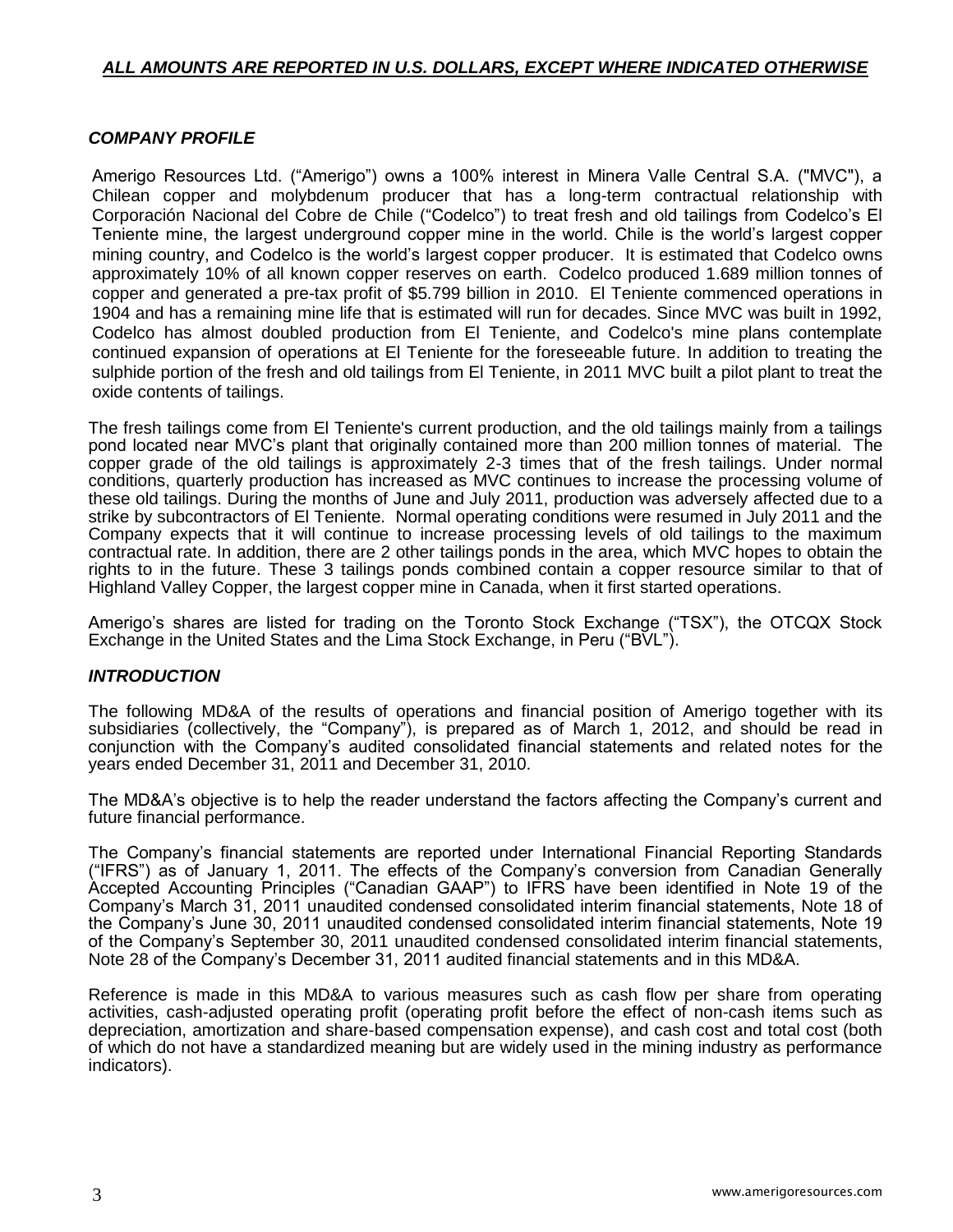# *HIGHLIGHTS and SIGNIFICANT EVENTS*

Financial results in 2011 were adversely affected by a number of factors including the loss of approximately 2,500 tonnes of copper production due to the interruption of the flow of fresh tailings to MVC caused by a strike by workers of El Teniente subcontractors in the months of June and July, an increase of \$5,529,707 in power costs and a provision for bad debt expense of \$1,548,751 in Minera Valle Central Generacion, S.A. ("MVC-Generacion"). In 2011 the Company:

- Produced 19,810 tonnes of copper, a decrease of 6% from 2010 (including 5,482 tonnes in Q4-2011, a decrease of 7% from Q4-2010), and 785,068 pounds of molybdenum, an increase of 1% from 2010 (including 195,729 pounds in Q4-2011, a decrease of 20% from Q4-2010). Total copper production from the processing of old tailings decreased slightly from 8,910 tonnes (43% of 2010 copper production) to 8,881 tonnes (45% of 2011 copper production) in the year.
- Posted revenue of \$166,073,816 and net profit of \$8,700,518, compared to revenue of \$152,120,143 and net profit of \$13,104,660 in 2010. In Q4-2011 revenue was \$40,304,934 (Q4-2010: \$50,725,991) and the Company had a net loss of \$3,645,151 (Q4-2010: net profit of \$9,569,599).
- Generated gross profit of \$9,777,103, compared to \$23,200,491 in 2010.
- Generated operating cash flow of \$20,046,088, compared to \$27,572,226 in 2010. Including changes in non-cash working capital accounts, operating cash flow was \$14,050,484, compared to \$31,969,142 in 2010.
- Made debt repayments of \$9,757,661. Bank debt was reduced to \$4,619,149 on December 31, 2011.
- Made dividend payments of \$6,850,264 (2010: \$nil)
- Closed 2011 with cash and cash equivalents of \$20,819,467, compared to \$35,044,797 on December 31, 2010.

### **Financial results**

- Revenue was \$166,073,816 compared to \$152,120,143 in 2010. Despite lower production in 2011, revenues increased due to higher average copper prices. Cost of sales was \$156,296,713, compared to \$128,919,652 in 2010, an increase driven by higher power costs resulting from ongoing drought conditions in Chile, higher royalties to El Teniente due to stronger average copper prices, higher maintenance, higher cost of processing of old tailings, higher molybdenum production costs and the effect of the exchange rate of the Chilean peso, which was on average 6% stronger during the year.
- Gross profit was \$9,777,103, compared to \$23,200,491 in 2010. The decrease in gross profit was driven by higher production costs.
- $\bullet$  Net profit was \$8,700,518, compared to \$13,104,660 in 2010.

### **Production**

- The Company produced 43.7 million pounds of copper, 6% lower than the 46.60 million pounds produced in 2010.
- Molybdenum production was 785,068 pounds, 1% higher than the 777,304 pounds produced in 2010.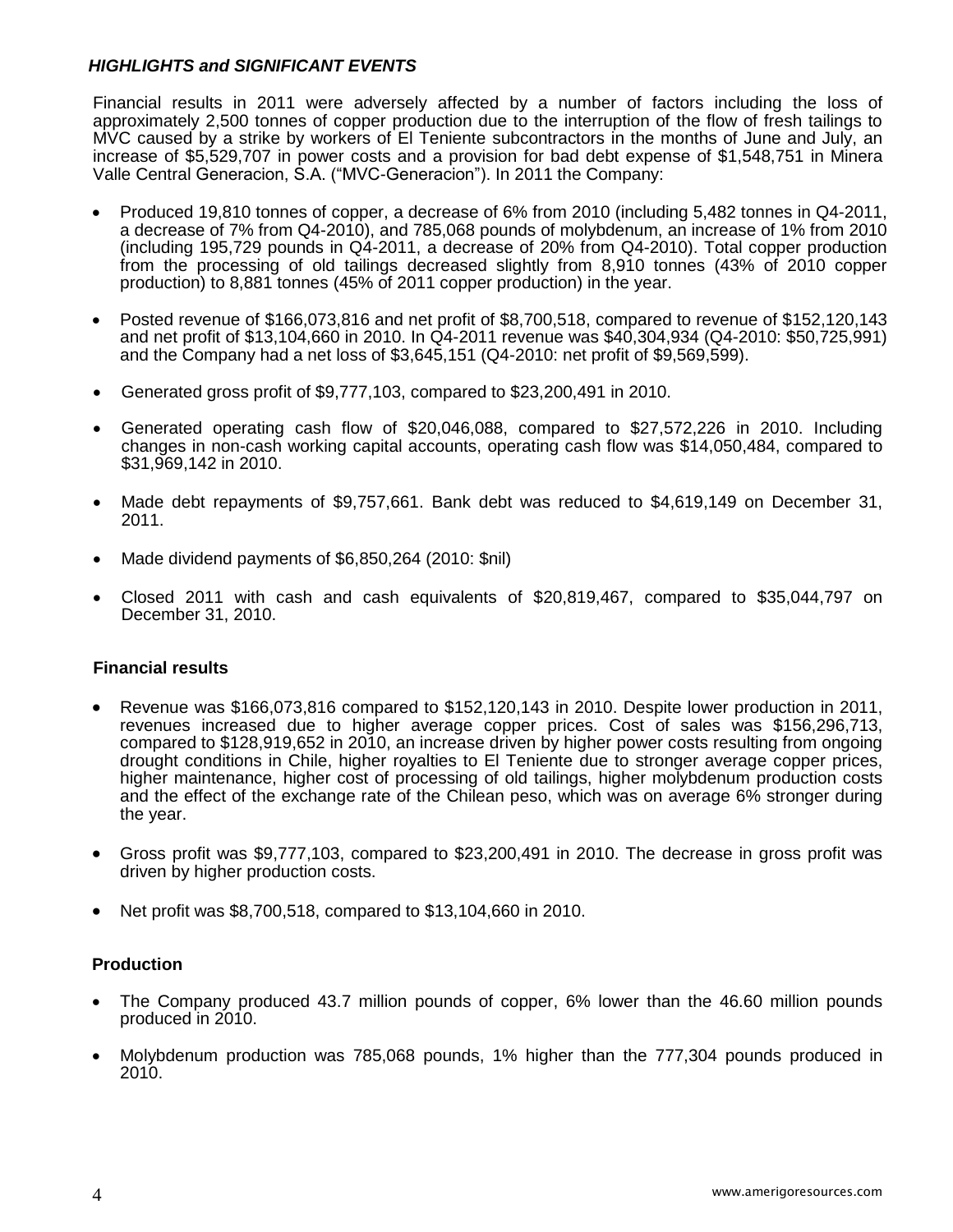### **Revenue**

 Revenue increased to \$166,073,816 compared to \$152,120,143 in 2010, due to higher average copper prices, despite lower production. The Company's copper selling price before smelting, refining and other charges was \$3.86/lb compared to \$3.25/lb in 2010, and the Company's molybdenum selling price was \$15.34/lb compared to \$15.60/lb in 2010. Copper and molybdenum sales volume decreased 6% and 7% respectively in 2011.

# **Costs**

- Cash cost (the aggregate of smelting, refining and other charges, production costs net of molybdenum-related net benefits, administration and transportation costs) before El Teniente royalty was \$2.40/lb, compared to \$1.85/lb in 2010. Cash costs increased in 2011 mostly as a result of higher maintenance, old tailings processing and molybdenum production costs and the effect of a stronger Chilean peso against the U.S. dollar.
- Total cost (the aggregate of cash cost, El Teniente royalty, depreciation and accretion) was \$3.69/lb compared to \$2.83/lb in 2010. The increase in total cost was driven by higher cash cost and higher El Teniente royalty due to higher copper prices.
- Power costs in 2011 were \$45,365,873 (\$0.1903/kwh) compared to \$39,836,166 (\$0.1560/kwh) in 2010. Chilean electricity costs in 2011 increased due to a 2-year drought that has severely affected electricity supply in Chile. The Company's power generators required significant repairs and were only operational part of the year. This situation and substantial generator repair costs did not fully mitigate MVC's exposure to high power grid costs.
- El Teniente royalties were \$7,709,647 higher in 2011 due to stronger metal prices, the mix of the production and the effect of foreign exchange rates.

### **Cash and Financing Activities**

 Cash balance was \$20,819,467 at December 31, 2011 compared to \$35,044,797 at December 31, 2010.

# **Dividends**

 The Company declared two semi-annual dividends of Cdn\$0.02 per share in 2011, for total dividend payments of \$6,850,264.

### **Investments**

- Payments for capital expenditures were \$21,346,199 compared to \$11,302,271 in 2010. Capital additions incurred in 2011 totaled \$26,226,646 (2010: \$10,728,233). The main capital additions incurred in 2011 included those for a pilot plant for the production of copper concentrates from highly oxidized tailings, the construction of a third thickener, old tailings extraction expansion works, improvements to electrical installations and projects related to filtration and emission controls.
- The Company's investments in Candente Copper Corp. ("Candente Copper)", Candente Gold Corp. ("Candente Gold"), Cobriza Metals Corp. ("Cobriza") and Los Andes Copper Ltd. ("Los Andes") had aggregate fair values of \$8,722,744 at December 31, 2011 (December 31, 2010: \$25,583,511) after the sale of 5,000,000 Candente Copper shares in the year for proceeds of \$10,405,571.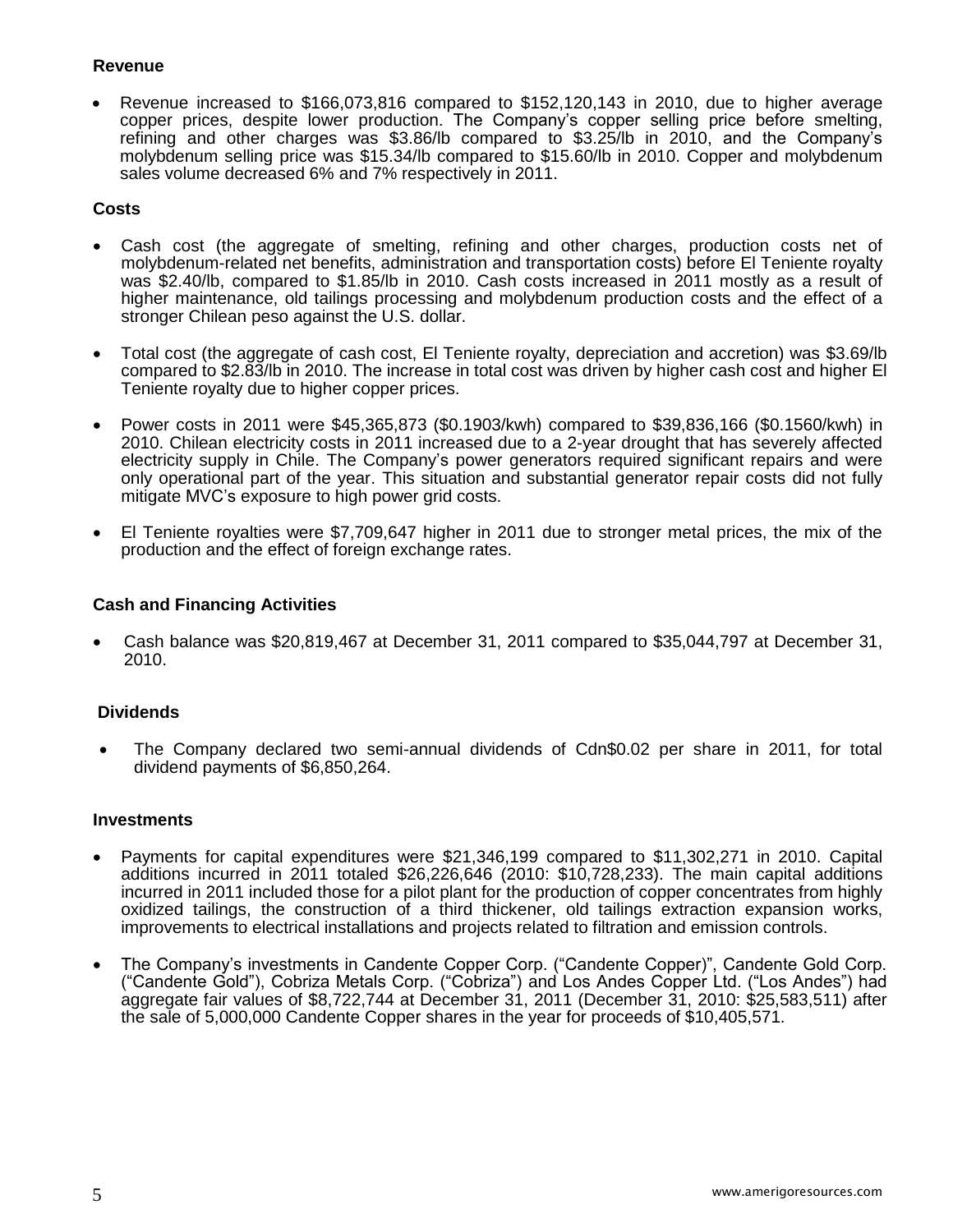### **Outlook**

• In 2012 production is expected to meet or exceed 50 million pounds of copper and close to one million pounds of molybdenum.

### *OVERALL PERFORMANCE*

In 2011 the Company posted net profit of \$8,700,518, compared to \$13,104,660 in 2010.

In 2011 the Company produced 43.7 million pounds of copper and 785,068 pounds of molybdenum, compared to 46.6 million pounds of copper and 777,304 pounds of molybdenum produced in 2010.

Revenue of \$166,073,816 was derived from the sale of 43.7 million pounds of copper and 693,410 pounds of molybdenum.

In 2011 the Company's activities resulted in operating cash flow of \$20,046,088 (2010: \$27,572,226), excluding the effect of changes in non-cash working capital accounts. Including the effect of changes in non-cash working capital accounts, operating cash flow in 2011 was \$14,050,484 (2010: \$31,969,142).

In 2011 the Company made loan repayments to Enami totaling \$1,887,155 (2010: \$6,636,477) and net bank loan repayments of \$7,870,506 (2010: \$708,962).

At December 31, 2011, the Company had cash and cash equivalents of \$20,819,467 and working capital of \$13,620,223, compared to cash and cash equivalents of \$35,044,797 and working capital of \$22,454,265 on December 31, 2010.

### *SELECTED ANNUAL FINANCIAL INFORMATION*

The following information has been extracted from the Company's audited financial statements for the years ended December 31, 2011, 2010 and 2009.

|                            | Year ended<br>December 31,<br>2011<br>(IFRS) | Year ended<br>December 31,<br>2010<br>(IFRS) | Year ended<br>December 31,<br>2009<br>(Canadian GAAP) |
|----------------------------|----------------------------------------------|----------------------------------------------|-------------------------------------------------------|
| Total revenue              | \$166,073,816                                | \$152,120,143                                | \$89,473,248                                          |
| Net profit                 | 8,700,518                                    | 13,104,660                                   | 45,749                                                |
| Earnings per share         | 0.05                                         | 0.08                                         |                                                       |
| Diluted earnings per share | 0.05                                         | 0.08                                         | ۰                                                     |
| Cash dividends paid        | 6,850,264                                    |                                              | -                                                     |
|                            |                                              |                                              |                                                       |

|                             | At December 31.<br>2011 | At December 31.<br>2010 | At December 31.<br>2009 |
|-----------------------------|-------------------------|-------------------------|-------------------------|
| Total assets                | \$205,329,619           | \$234,673,054           | \$176,217,296           |
| Total long-term liabilities | 30.317.350              | 36.505.636              | 27.775.859              |

<sup>1</sup> Long term liabilities at December 31, 2011 were comprised of: bank loans: \$764,598 (2010: \$2,996,819, 2009: \$3,460,996); Enami loan:\$nil (2010: \$1,887,155, 2009:\$1,887,164); other payables: \$2,538,590 (2010: \$1,462,006, 2009: \$1,434,383); asset retirement obligation: \$6,841,707 (2010: \$7,168,372, 2009: \$5,480,949); future income tax: \$15,031,235 (2010: \$17,530,894, 2009: \$9,845,532) and royalties to related parties of \$5,141,220 (2010: \$5,460,390, 2009: \$5,676,835).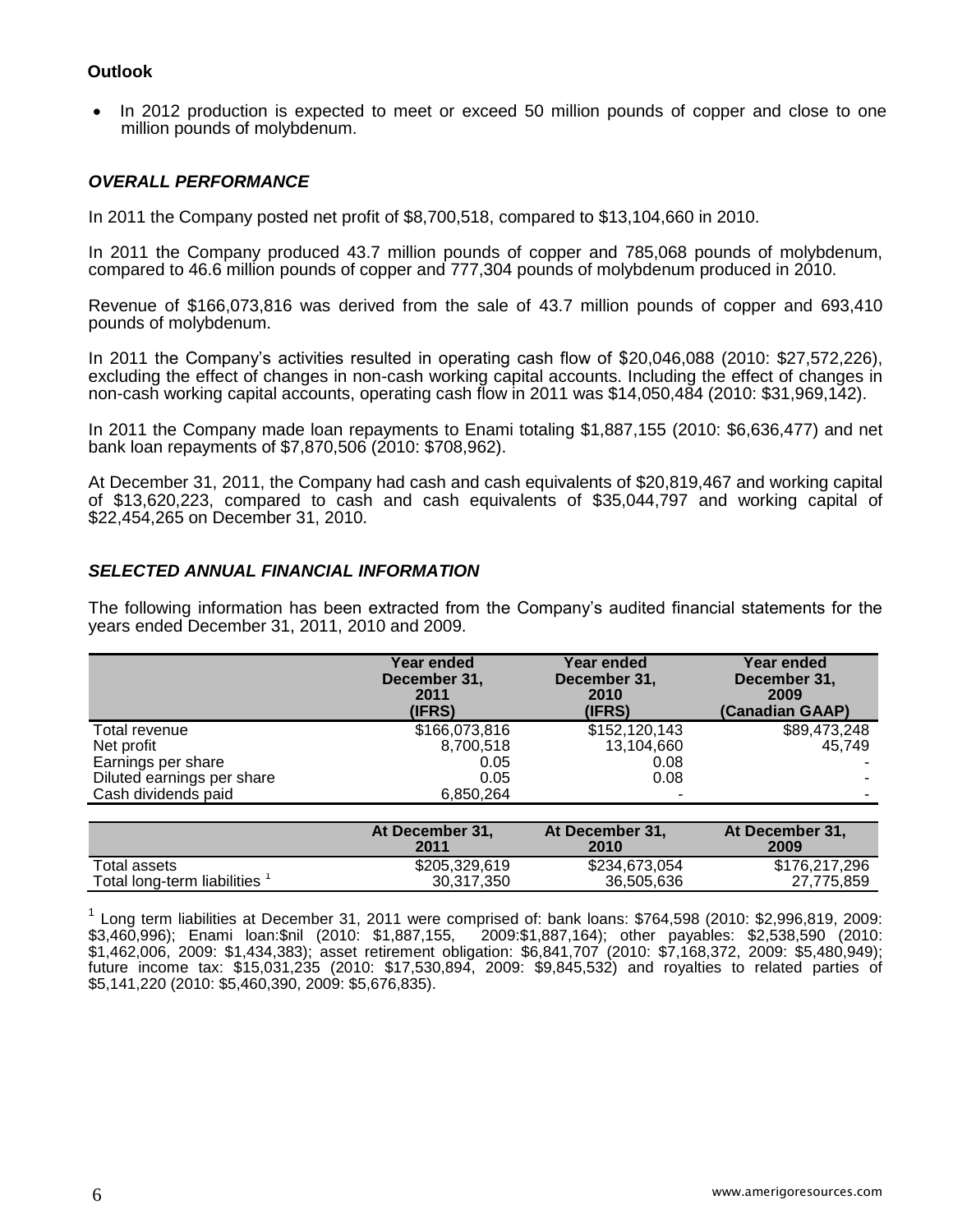### *OPERATING RESULTS*

The Company produced 19,810 tonnes of copper in 2011, a decrease of 6% compared to 2010 mainly as a result of the loss of approximately 2,500 tonnes of copper production due to the interruption of the flow of fresh tailings to MVC caused by a strike by workers of El Teniente subcontractors in June and July 2011. Molybdenum production was 785,068 lbs, an increase of 1% compared to 2010.

Average copper prices improved in 2011. Average LME copper prices for 2011 were \$4.00/lb compared to \$3.42/lb in 2010.

Molybdenum prices decreased during the course of 2011. The Platt's published molybdenum dealer oxide price for December 2011 was \$13.413/lb, compared to \$16.020/lb in December 2010.

Due to lower production levels and higher production costs, the Company's operating and financial performance declined in 2011 compared to 2010. The Company posted gross profit of \$9,777,103 compared to \$23,200,491 in 2010. Gross profit excluding amortization and depreciation was \$24,597,717 in 2011, compared to \$34,874,373 in 2010.

### **Production**

|                              | <b>FISCAL 2011</b> | <b>FISCAL 2010</b> |
|------------------------------|--------------------|--------------------|
| Copper produced, tonnes      | 19.810             | 21,137             |
| Copper produced, million lbs | 43.7               | 46.6               |
| Molybdenum produced, lbs     | 785.068            | 777.304            |

### **Revenue**

|                                                                                                                                                | <b>FISCAL 2011</b> |                                         | <b>FISCAL 2010</b> |                                         |
|------------------------------------------------------------------------------------------------------------------------------------------------|--------------------|-----------------------------------------|--------------------|-----------------------------------------|
| Average LME copper price<br>Average Platt's molybdenum dealer oxide price 1                                                                    |                    | $4.00$ /lb<br>15.34/lb                  |                    | $3.42$ /lb<br>15.60/lb                  |
| Copper sold, tonnes<br>Copper sold, million lbs<br>Molybdenum sold, Ibs                                                                        |                    | 19,694<br>43.7<br>693,410               |                    | 21,001<br>46.3<br>747,978               |
| Revenue, copper delivered during period <sup>2</sup><br>Settlement adjustments to prior periods' sales<br>Total copper net sales during period | \$                 | 153,991,713<br>3,257,855<br>157,249,568 | \$                 | 136,704,718<br>4,728,338<br>141,433,056 |
| Revenue, molybdenum delivered during period 3<br>Settlement adjustments during period<br>Total molybdenum net sales during period              |                    | 9,130,393<br>(306, 145)<br>8,824,248    |                    | 9,570,873<br>1,116,214<br>10,687,087    |
| Total revenue during period                                                                                                                    | \$                 | 166,073,816                             | S                  | 152,120,143                             |
| Company's recorded copper price 4<br>Company's recorded molybdenum price <sup>o</sup>                                                          |                    | $3.86$ /lb<br>16.16/lb                  |                    | $3.25$ /lb<br>15.60/lb                  |

1 Basis price for the Company's molybdenum sales.

2 After smelting, refining and other charges, excluding settlement adjustments to prior periods' sales.

3 After roasting charges, excluding settlement adjustments to prior periods' sales.

A mer recorded price for the period before smelting and refining charges and settlement adjustments to prior periods' sales.

<sup>5</sup> Molybdenum recorded price for the period before roasting charges and settlement adjustments to prior periods' sales.

Revenue in 2011 was \$166,073,816, compared to \$152,120,143 in 2010, including copper revenue of \$157,249,568 (2010: \$141,433,056) and molybdenum revenue of \$8,824,248 (2010: \$10,687,087). Copper and molybdenum revenues are net of smelting, refining and roasting charges.

Copper revenue increased 11% from 2010.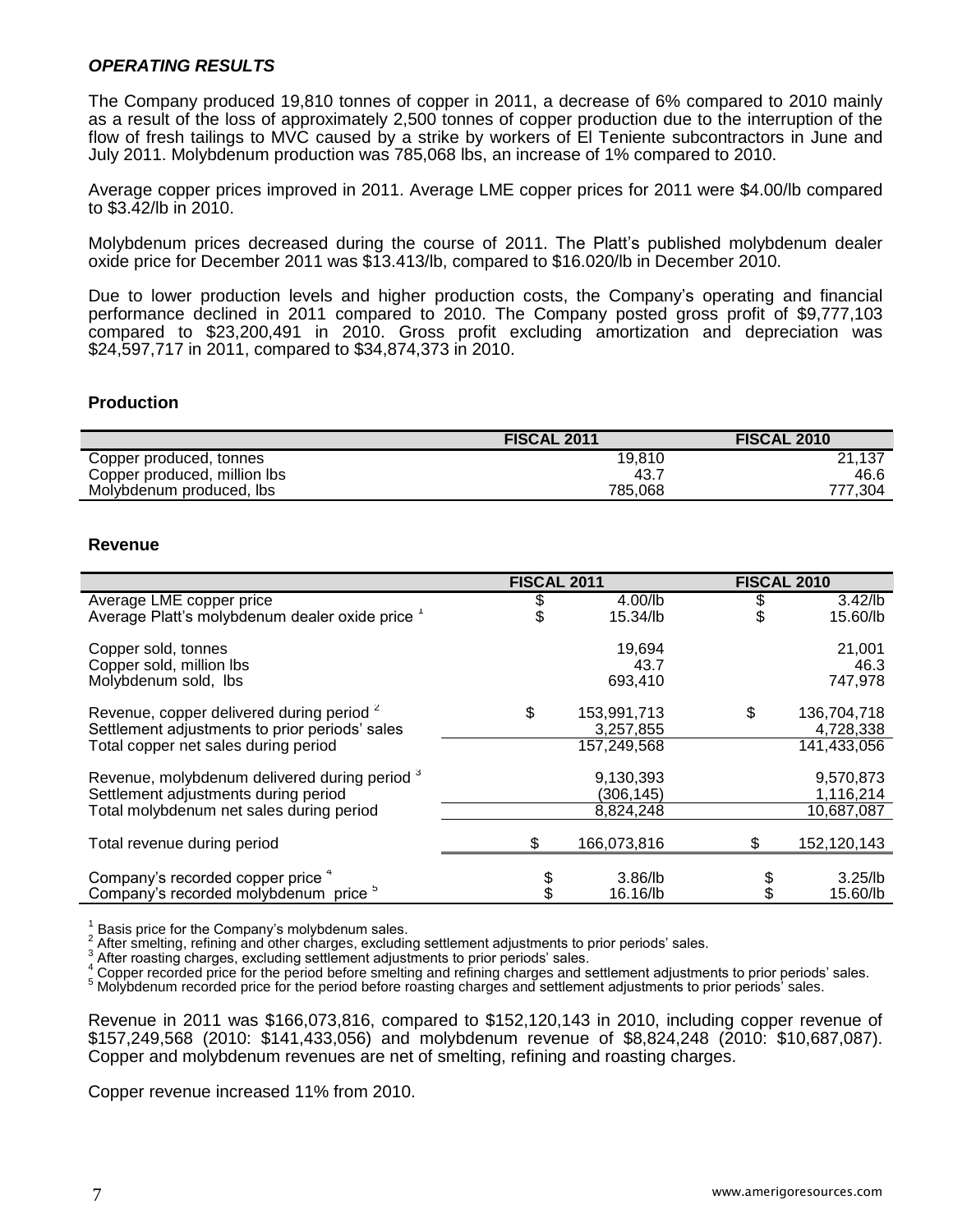In 2011 the Company recorded positive pricing adjustments to prior year's sales of \$3,257,855, compared to positive adjustments of \$4,728,338 in 2010.

Copper produced by the Company is sold under a sales agreement with Chile's Empresa Nacional de Minería ("Enami") that establishes a delivery schedule of monthly sales quotas. For the 2011 quotas the negotiations between the Company and Enami set the Company's copper sale price at the average market price for the following month ("M+1"). Accordingly, provided monthly quotas were met, all copper delivered by the Company to Enami in one month was being sold at market prices prevailing in the following month.

During Q4-2011, MVC sold a portion of its copper production to Codelco-El Teniente under the same terms and conditions of the Enami contract.

At December 31, 2011, MVC still had to deliver approximately 2,850 tonnes of copper concentrate to Enami to fulfill the 2011 quota.

Molybdenum revenues were \$8,824,248, 17% lower than \$10,687,087 in 2010, due to a decrease in molybdenum deliveries, lower molybdenum prices and lower settlement adjustments to prior year sales.

Molybdenum produced by the Company is predominantly sold under a sales agreement with Chile's Molibdenos y Metales S.A. ("Molymet"), which in 2011 provided that the sale price was the average market price for the month of delivery ("M").

### **Cash Cost and Total Cost**

Cash cost and total cost are non-GAAP measures prepared on a basis consistent with the industry standard Brook Hunt definitions. Cash cost is the aggregate of copper and molybdenum production costs, smelting and refining charges, administration and transportation costs, minus molybdenum byproduct credits. Total cost is the aggregate of cash cost, El Teniente royalty, depreciation and amortization.

A reconciliation of cost of sales to cash cost and total cost in fiscal 2011 and 2010 is presented below:

|                               | Fiscal 2011   | Fiscal 2010   |
|-------------------------------|---------------|---------------|
| Cost of sales                 | 156,296,713   | 128,919,652   |
| Add:                          |               |               |
| Smelting and refining charges | 13,792,541    | 13,614,169    |
| Deduct:                       |               |               |
| Molybdenum by-product credits | (8,824,248)   | (10,687,087)  |
| Total cost                    | \$161,265,006 | \$131,846,734 |
| Deduct:                       |               |               |
| El Teniente royalties         | (41,544,730)  | (33,835,083)  |
| Depreciation and amortization | (14,820,614)  | (11,673,882)  |
| Cash cost                     | 104,899,662   | 86,337,769    |
| Lbs. of copper produced       | 43.7M         | 46.3M         |
| Total cost/lb                 | 3.69          | 2.83          |
| Cash cost/lb                  | 2.40          | 1.85          |

The Company's trailing annual and quarterly cash costs (\$/lb of copper produced) were:

|                     | <b>FISCAL</b><br>2011 | Q4-2011 | Q3-2011 | Q2-2011 | Q1-2011 |
|---------------------|-----------------------|---------|---------|---------|---------|
| Power costs         | 1.04                  | 1.01    | 0.96    | 1.15    | 1.04    |
| Steel costs         | 0.25                  | 0.27    | 0.23    | 0.22    | 0.27    |
| Other costs         | 0.87                  | 0.97    | 0.91    | 0.71    | 0.87    |
| By-product credits  | (0.20)                | $-0.13$ | (0.16)  | (0.27)  | (0.27)  |
| Smelting & refining | 0.32                  | 0.32    | 0.32    | 0.31    | 0.31    |
| Administration      | 0.09                  | 0.11    | 0.09    | 0.10    | 0.08    |
| Transportation      | 0.03                  | 0.04    | 0.04    | 0.04    | 0.03    |
| <b>Cash Cost</b>    | \$2.40                | \$2.59  | \$2.39  | \$2.26  | \$2.33  |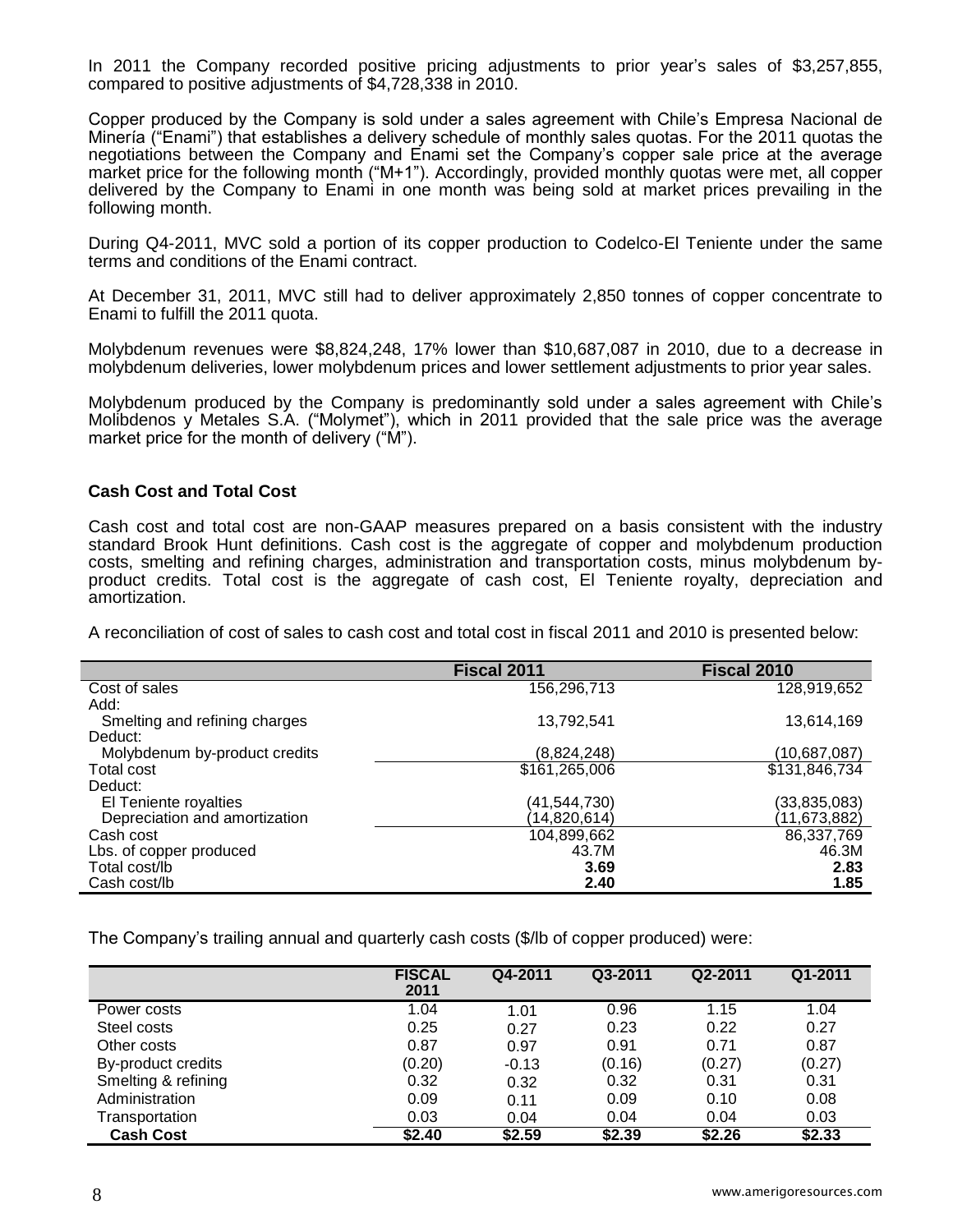|                     | <b>FISCAL</b><br>2010 | Q4-2010 | Q3-2010 | Q2-2010 | $Q1 - 2010$ |
|---------------------|-----------------------|---------|---------|---------|-------------|
| Power costs         | 0.86                  | 0.80    | 0.80    | 0.84    | 0.94        |
| Steel costs         | 0.21                  | 0.27    | 0.16    | 0.20    | 0.24        |
| Other costs         | 0.62                  | 0.72    | 0.60    | 0.54    | 0.75        |
| By-product credits  | (0.23)                | (0.21)  | (0.20)  | (0.14)  | (0.42)      |
| Smelting & refining | 0.29                  | 0.31    | 0.27    | 0.28    | 0.29        |
| Administration      | 0.07                  | 0.09    | 0.05    | 0.06    | 0.09        |
| Transportation      | 0.03                  | 0.03    | 0.03    | 0.03    | 0.03        |
| <b>Cash Cost</b>    | \$1.85                | \$2.01  | \$1.71  | \$1.81  | \$1.92      |

Cash cost is driven mainly by power and steel production costs, smelting/refining costs and molybdenum by-product credits.

Cash cost was \$2.40/lb compared to \$1.85/lb in 2010, an increase of \$0.55/lb. The major variances in cash cost between the two years were a \$0.25/lb increase in other production costs (due to higher costs in Chile and the effect of a stronger Chilean peso), and a \$0.18/lb increase in power costs.

Power, MVC's most significant cost, was \$0.1903/kWh in 2011 compared to \$0.1560/kWh in 2010. Severe drought conditions during the past two years have restricted output from Chile's hydro generating facilities and resulted in the increased price of power from the central grid. The Company's power generators did not mitigate MVC's exposure to these higher power costs as they required major repairs during 2011 and were only operational for part of the year.

Molybdenum by-product credits of \$0.20/lb decreased from \$0.23/lb in 2010, due to lower molybdenum prices and production.

Unit steel costs were higher by \$0.04/lb, compared to 2010, due to an increase in the hardness of the coarse material milled.

The Company's trailing annual and quarterly total costs (\$/lb of copper produced) were:

|                           | <b>FISCAL</b><br>2011 | Q4-2011 | Q3-2011 | Q2-2011 | Q1-2011 |
|---------------------------|-----------------------|---------|---------|---------|---------|
| Cash cost                 | 2.40                  | 2.59    | 2.39    | 2.26    | 2.33    |
| El Teniente royalty       | 0.95                  | 0.81    | 0.98    | 1.11    | 0.96    |
| Amortization/depreciation | 0.34                  | 0.37    | 0.32    | 0.36    | 0.29    |
| <b>Total Cost</b>         | \$3.69                | \$3.77  | \$3.69  | \$3.73  | \$3.58  |

|                           | <b>FISCAL</b><br>2010 | Q4-2010 | Q3-2010 | Q2-2010 | $Q1 - 2010$ |
|---------------------------|-----------------------|---------|---------|---------|-------------|
| Cash cost                 | 1.85                  | 2.01    | 1.71    | 1.81    | 1.92        |
| El Teniente royalty       | 0.73                  | 0.84    | 0.64    | 0.67    | 0.74        |
| Amortization/depreciation | 0.25                  | 0.24    | 0.24    | 0.26    | 0.31        |
| <b>Total Cost</b>         | \$2.83                | \$3.09  | \$2.59  | \$2.74  | \$2.97      |

Total cost was \$3.69/lb, compared to total cost of \$2.83/lb in 2010. The most significant impact on total cost increases resulted from a \$0.55/lb increase in cash cost and a \$0.22/lb increase in El Teniente royalty.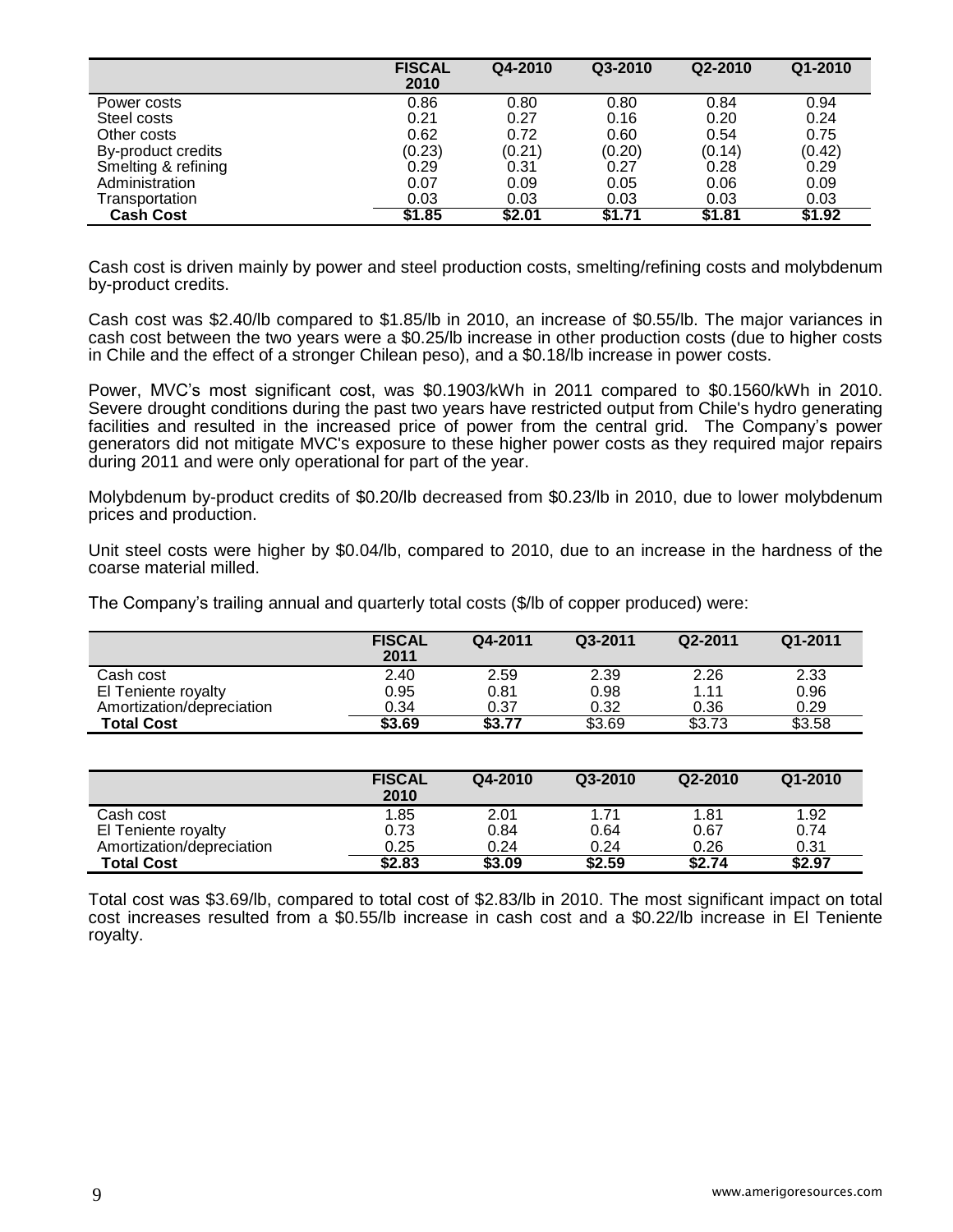### *FINANCIAL RESULTS – FISCAL 2011*

The Company posted net profit of \$8,700,518 (\$0.05 basic and diluted earnings per share), compared to \$13,104,660 in 2010 (\$0.08 basic and diluted earnings). Gross profit was \$9,777,103 compared to \$23,200,491 in 2010.

### **Revenue**

Revenue in 2011 was \$166,073,816, compared to \$152,120,143 in 2010.

### **Production Costs**

|                               | <b>FISCAL 2011</b> |             | <b>FISCAL 2010</b> |
|-------------------------------|--------------------|-------------|--------------------|
| <b>Production costs</b>       |                    |             |                    |
| Power costs                   | \$                 | 45,365,873  | \$<br>39,836,166   |
| Steel costs                   |                    | 10,808,291  | 10,037,367         |
| Other production costs        |                    | 38,003,865  | 28,686,006         |
|                               |                    | 94,178,029  | 78,559,539         |
| El Teniente royalty           |                    | 41,544,730  | 33,835,083         |
| Depreciation and amortization |                    | 14,820,614  | 11,673,882         |
| Administration                |                    | 4,180,408   | 3,358,519          |
| Transportation                |                    | 1,572,932   | 1,492,629          |
| Cost of sales                 |                    | 156,296,713 | 128,919,652        |

Annual production costs were \$94,178,029 in 2011, compared to \$78,559,539 in 2010, an increase of 20%, despite decreases in copper and molybdenum production of 6% and 7%, respectively.

Power consumption levels decreased by 5% in 2011 but power costs increased by \$5,529,707. Power costs include a \$660,106 net reduction in cost from the operation of the Company's power generators, a marginal economic benefit due to generator repair costs incurred in the year.

Steel costs increased 8% compared to 2010, despite lower production, as a result of increased hardness of materials processed by MVC in the year.

Other production costs increased \$9,317,859 or 33%, including increases in old tailings processing costs (\$1,846,296), molybdenum production costs (\$1,784,251), maintenance costs (\$1,516,578), distributable services (\$1,403,220), IFRS-driven accrual for severance provisions of MVC workers (\$1,331,755) and labour costs (\$640,519). Old tailings processing costs increased due to higher dredging costs associated with the unfavourable characteristics of the areas mined in 2011; molybdenum production costs were impacted by a significantly higher use of reagents to address flotation and other process issues encountered in 2011 and maintenance costs increased in connection with major mill repairs.

The El Teniente royalty was \$41,544,730, 23% higher than in 2010, due to higher average copper prices in 2011 and the effect of foreign exchange rates. Copper royalty costs are calculated using the LME Price for copper for the month of delivery of the tailings, and invoiced by DET in Chilean Pesos ("CLP") using the higher of either the "Dolar Acuerdo" or the "Dolar Observado" exchange rates. The effect of using the higher Dolar Acuerdo rates in 2011 resulted in royalty costs of \$6,543,885.

Additions to MVC's asset base resulted in depreciation and amortization cost of \$14,820,614 compared to \$11,673,882 in 2010.

Administration expenses were \$4,180,408 compared to \$3,358,519 in 2010. Costs increased due to higher labour costs, higher professional fees and costs associated with MVC's ISO certification and the effect of a stronger peso compared to the U.S. dollar. In 2011 MVC obtained ISO Certification under standard ISO 14001:2004, a standard dealing with environmental management systems allowing organizations to identify and control the environmental impact of their processes and output products.

Transportation costs were \$1,572,932 compared to \$1,492,629 in 2010 due to inflation and the effect of exchange rates.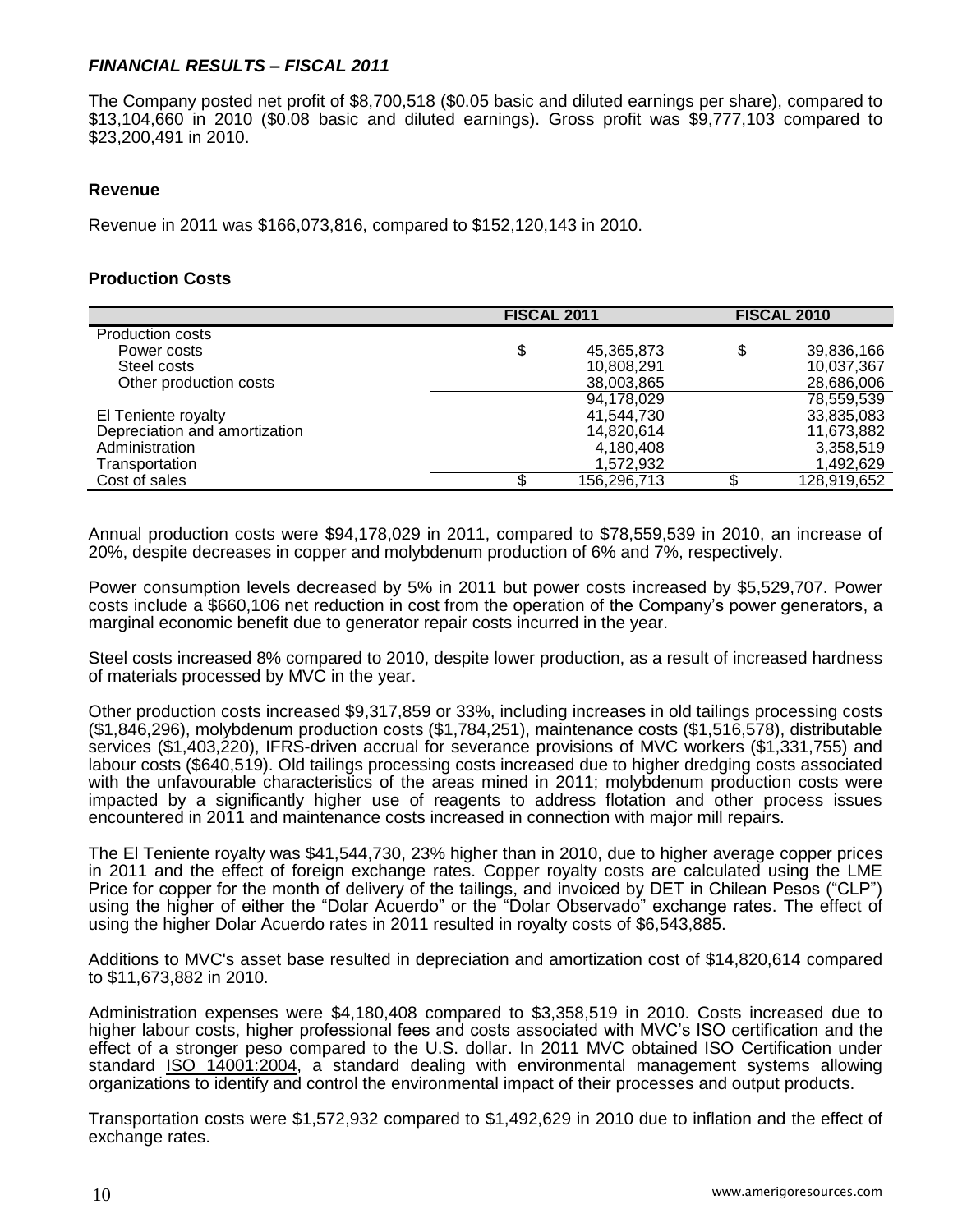#### **Other expenses**

"Other expenses" (costs not related to MVC's production operations) were \$7,185,832 compared to \$4,036,522 and include general and administration expenses of \$7,258,711 (2010: \$5,430,717) and other gains of \$72,879 (2010: \$1,394,195).

The increase of \$1,827,994 in general and administration expenses in 2011 was mostly the result of a bad debt expense of \$1,548,751 (2010: \$nil) due to a one-time charge to fully account for the outstanding amounts due for power sales to a Chilean company that has formally initiated bankruptcy proceedings. Any amounts recovered in the future from these proceedings will be recognized in earnings. In 2011 the Company also had an increase of \$585,055 in share-based payment compensation, a non-cash expense. Other general and administration expenses, including office and general expenses, salaries, management and professional fees and royalties to related parties, decreased in 2011 compared to 2010 levels.

"Other gains" are comprised of a foreign exchange loss of \$684,792 (2010: gain of \$907,703) and other gains including interest income of \$757,671 (2010: \$486,492).

### **Finance expense**

The Company's finance expense was \$1,013,271 (2010: \$1,460,983) including interest on bank and Enami loans of \$861,156 (2010: \$1,263,800), asset retirement obligation accretion cost of \$446,077 (2010: \$383,665) and royalty accretion adjustments of (\$293,962) (2010: (\$186,482)).

#### **Other**

The Company sold 5,000,000 Candente Copper shares in 2011, for cash proceeds of \$10,405,571. In connection with this sale, the Company recorded a gain in earnings of \$9,750,931 on sale of available for sale financial assets.

### **Taxes**

The Company recorded income tax expense of \$2,628,413 (2010: \$4,598,326) including current income tax on earnings of \$757,312 and changes to deferred (future) income tax of \$1,871,101. The Company's deferred tax liabilities arise mainly from timing differences between financial and tax-based amortization expense in MVC. The increase in deferred income tax does not represent income tax due in Chile on a current basis. The current tax rate in Chile increased from 17% to 20% in 2011, a temporary increase introduced by the Chilean government following the February 2010 earthquake.

### *FINANCIAL RESULTS – QUARTER ENDED DECEMBER 31, 2011*

In Q4-2011, the Company produced 5,842 tonnes of copper (Q4-2010:5,947 tonnes) and 195,729 lbs of molybdenum (Q4-2010: 244,912 lbs), 1% and 20% decreases, respectively.

The Company posted a net loss of \$3,645,151 (basic and diluted loss of \$0.02 per share), compared to net earnings of \$5,985,108 (basic and diluted earnings of \$0.03 per share) in Q4-2010.

### **Revenue**

Revenue during Q4-2011 was \$40,304,934 compared to \$50,725,991 in Q4-2010. Revenue decreased substantially due to lower copper prices in Q4-2011 and lower production. Also in Q4-2010 the Company had higher final settlement payments (due to increased copper grade in concentrates than provisionally paid).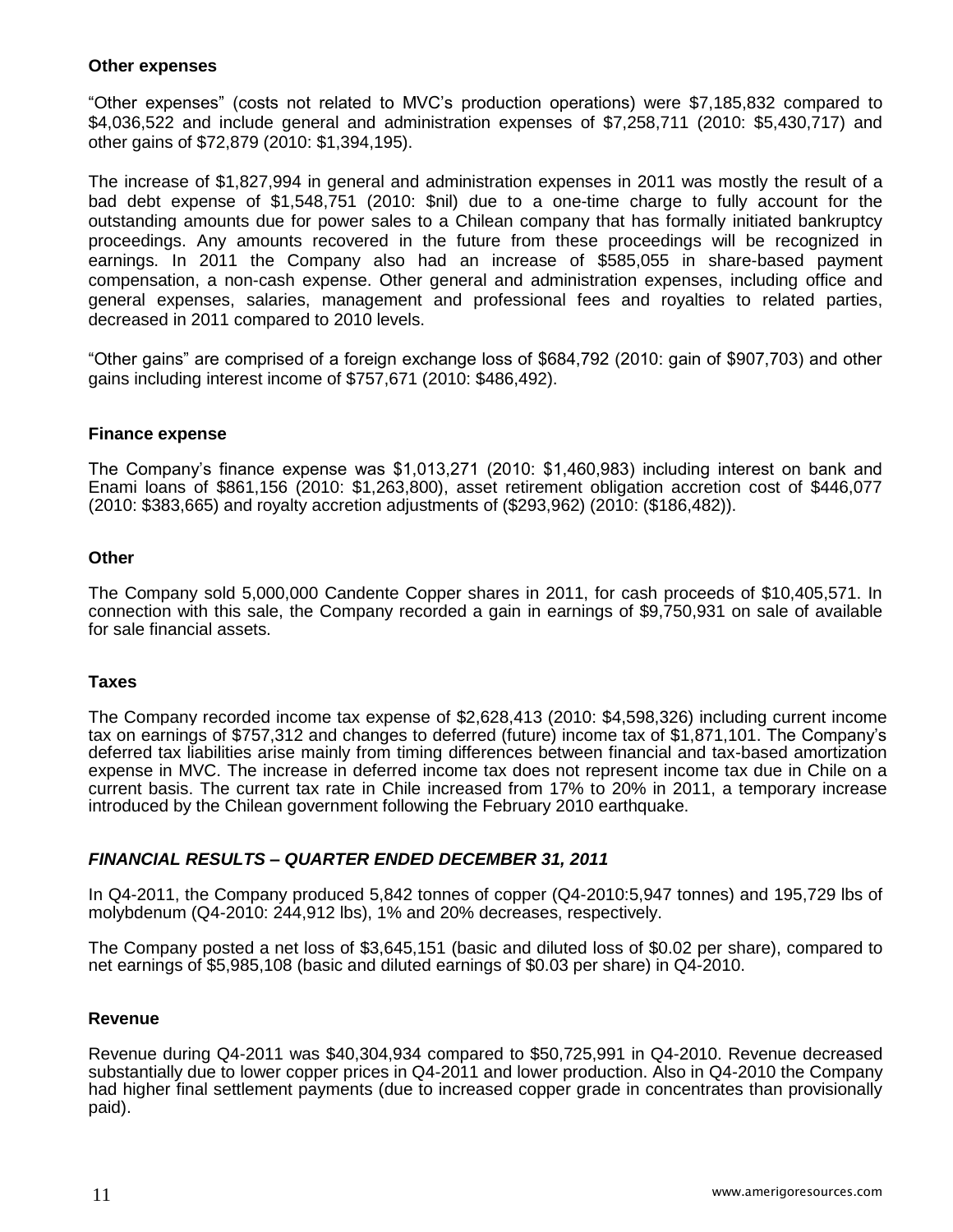# **Production Costs**

|                               | Q4-2011          |    | Q4-2010    |
|-------------------------------|------------------|----|------------|
| Production costs              |                  |    |            |
| Power costs                   | \$<br>12,272,096 | \$ | 11,484,684 |
| Steel costs                   | 3,242,737        |    | 3,521,099  |
| Other production costs        | 11,753,085       |    | 8,116,991  |
|                               | 27,267,918       |    | 23,122,774 |
| El Teniente royalty           | 9,735,126        |    | 11,057,261 |
| Depreciation and amortization | 4,502,658        |    | 3,315,544  |
| Administration                | 1,307,638        |    | 1,208,789  |
| Transportation                | 450.428          |    | 444,688    |
|                               | 43,263,768       |    | 39,149,056 |

Production costs of \$27,267,918 were 18% higher than \$23,122,774 in Q4-2010, mostly attributed to an increase in other production costs.

The El Teniente royalty was \$9,735,126, compared to \$11,057,261 in Q4-2010, due to lower production and metal prices in Q4-2011.

Depreciation and amortization cost was \$4,502,658 compared to \$3,315,544 in Q4-2010, due to the increased asset base at MVC.

Administration expenses were \$1,307,638 compared to \$1,208,879 in Q4-2010, and transportation costs were \$450,428 compared to \$444,688 in Q4-2010.

### **Cash Cost and Total Cost**

Cash cost in Q4-2011 was \$2.59/lb compared to \$2.01/lb in Q4-2010:

|                     | Q4-2011 | Q4-2010 |
|---------------------|---------|---------|
| Power costs         | 1.01    | 0.80    |
| Steel costs         | 0.27    | 0.27    |
| Other costs         | 0.97    | 0.72    |
| By-product credits  | (0.13)  | (0.21)  |
| Smelting & refining | 0.32    | 0.31    |
| Administration      | 0.11    | 0.09    |
| Transportation      | 0.04    | 0.03    |
| <b>Cash Cost</b>    | \$2.59  | \$2.01  |

The increase of \$0.58/lb in cash cost between the comparative quarters resulted mainly from an increase in other production costs of \$0.25/lb and an increase of \$0.21/lb in power costs. The increase in production costs was caused by higher old tailings processing costs (\$0.05/lb), maintenance costs (\$0.04/lb), molybdenum production costs (\$0.04/lb), distributable services (\$0.04/lb), IFRS-driven severance accruals for MVC workers (\$0.03) and labour costs (\$0.02/lb).

The Company's total cost was \$3.77/lb compared to \$3.02/lb in Q4-2010:

|                           | Q4-2011 | Q4-2010 |
|---------------------------|---------|---------|
| Cash cost                 | 2.59    | 2.01    |
| El Teniente royalty       | 0.81    | 0.84    |
| Amortization/depreciation | 0.37    | 0.24    |
| <b>Total Cost</b>         | \$3.77  | \$3.09  |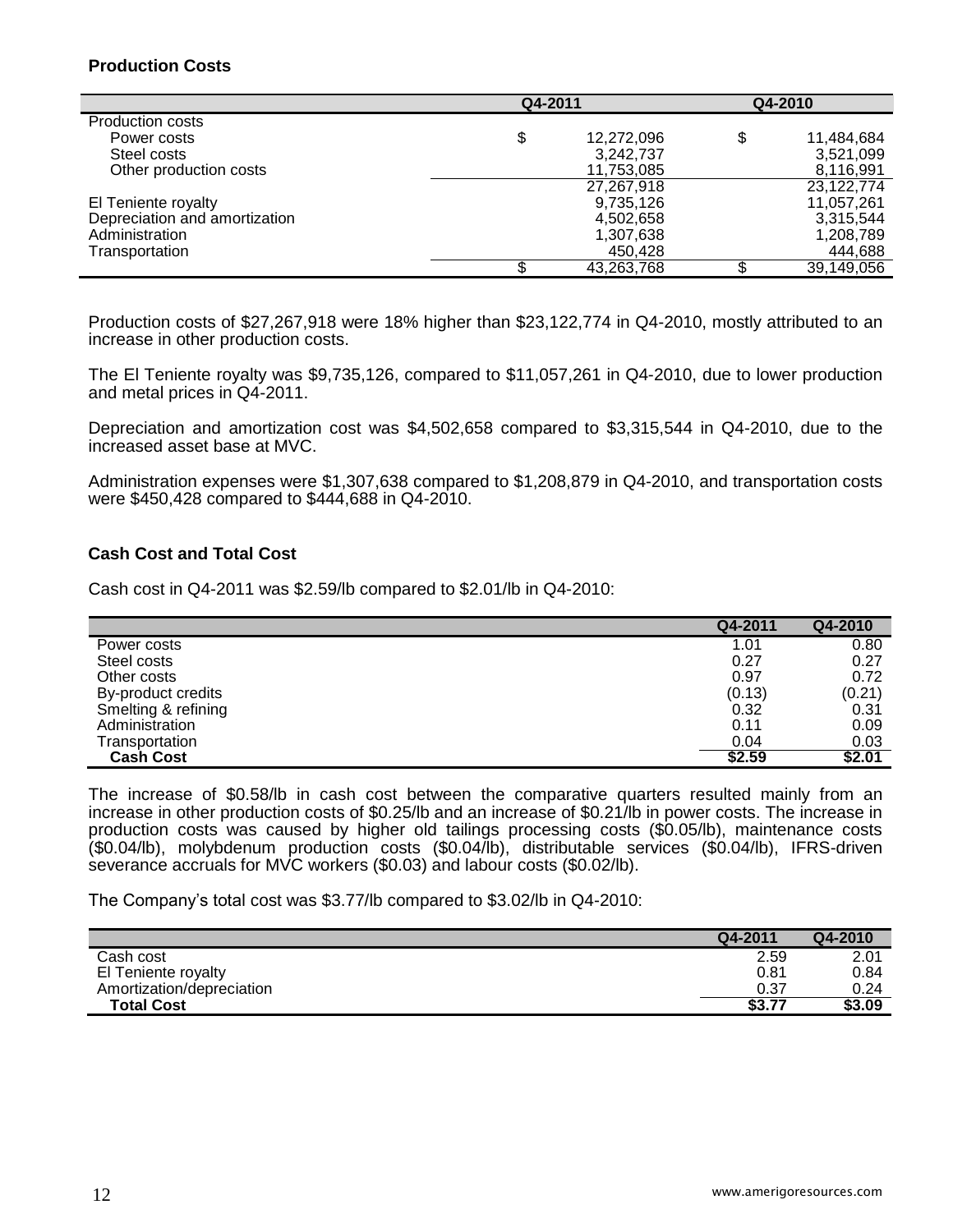In Q4-2011 cash cost increased by \$0.58/lb, amortization and depreciation increased by \$0.13/lb and the El Teniente royalty cost decreased \$0.03/lb.

### **Other**

In Q4-2010 general and administrative expenses were \$1,296,152 compared to \$2,158,830 in Q4-2010, other gains were \$90,181 (Q4-2010: other loss of \$441,407) and finance costs were \$299,436 (Q4-2010: \$362,362.

The Company recorded current and future income tax recoveries of \$909,271 in Q4-2011 (Q4-2010: tax expense of \$2,629,228).

### *COMPARATIVE PERIODS*

The following tables provide highlights of the Company's quarterly results for the past eight quarters (unaudited):

|                                         | QE Dec. 31, 2011 | QE Sept. 30, 2011 | <b>QE June 30, 2011</b> | <b>QE March 31, 2011</b> |
|-----------------------------------------|------------------|-------------------|-------------------------|--------------------------|
| Total revenue                           | \$40,304,934     | \$41,958,747      | \$38,294,635            | \$45,515,500             |
| Net loss (profit)                       | (3,645,151)      | (1, 194, 499)     | 1,885,882               | 11,654,286               |
| Earnings per share                      | (0.02)           | (0.01)            | 0.01                    | 0.07                     |
| <b>Diluted</b><br>earnings<br>per share | (0.02)           | (0.01)            | 0.01                    | 0.07                     |

|                                  | QE Dec. 31, 2010 | QE Sept. 30, 2010 | <b>QE June 30, 2010</b>  | <b>QE March 31, 2010</b> |
|----------------------------------|------------------|-------------------|--------------------------|--------------------------|
| Total revenue                    | \$50,725,991     | \$39,303,405      | \$32,433,982             | \$29,656,765             |
| Net profit                       | 5,985,108        | 5,900,832         | (281, 572)               | 1,500,292                |
| Earnings per share               | 0.03             | 0.04              | $\overline{\phantom{0}}$ | 0.01                     |
| Diluted<br>earnings<br>per share | 0.03             | 0.04              | ٠                        | 0.01                     |

### *LIQUIDITY and CAPITAL RESOURCES*

#### **Cash Flow from Operations**

The Company generated cash of \$14,050,484 (9¢ per share) from operations, compared to \$31,969,142 (19¢ per share) in fiscal 2010.

Excluding the effect of changes in working capital accounts, the Company generated cash of \$20,046,088 compared to \$27,577,226 in 2010.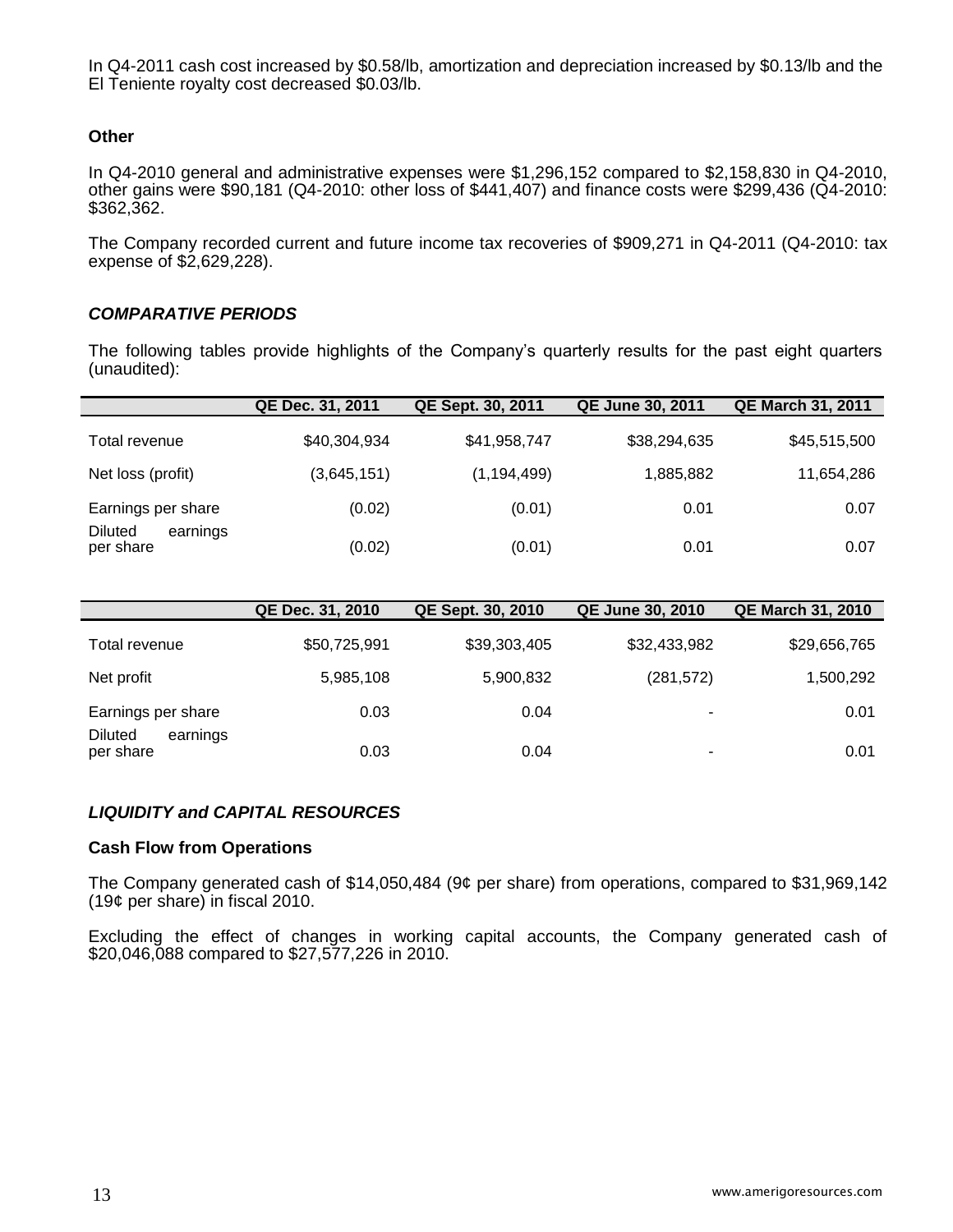### **Cash Flow from Financing Activities**

Cash used in financing activities was \$16,342,933, compared to cash received from financing activities of \$4,246,922 in 2010.

In 2011 the Company made bank loan repayments of \$9,757,661 (2010: \$7,345,439) and made dividend payments of \$6,850,264 (2010: \$nil).

In 2011, the Company received \$264,992 (2010: \$11,529,361) from the exercise of share options and warrants.

### **Cash Flow from Investing Activities**

In 2011, the Company used cash of \$21,346,199 for payments of capital expenditures, compared to \$11,302,271 in 2010.

The most significant capital expenditures in 2011 were made in connection with the construction and commissioning of a pilot plant for the production of copper concentrates from highly oxidized tailings, the construction of a third thickener, old tailings extraction expansion works, improvements to electrical installations and projects related to filtration and emission controls. MVC had originally partnered with a Chilean company to build the oxides plant on a 50/50 basis with equal distribution of project earnings but in Q4-2011 MVC decided to buy the partner out and retain full ownership and rights on the oxide plant.

In 2011, the Company received net proceeds of \$10,405,571 from the sale of 5,000,000 shares of Candente Copper. The Company continues to own 5,788,280 shares of Candente Copper.

### **Liquidity and Financial Position**

The Company's cash and cash equivalents at December 31, 2011 totaled \$20,819,467, compared to \$35,044,797 at December 31, 2010. The Company had working capital of \$13,620,223 at December 31, 2011 compared to working capital of \$23,009,696 at December 31, 2010.

During 2009 and 2010 the Company's cash and working capital positions were severely affected by the sharp decline in copper and molybdenum prices that took place in Q4-2008, requiring the Company to secure bank debt and loans with Enami, Molymet and El Teniente. The loans from Enami, Molymet and El Teniente have since been fully repaid.

MVC has two bank loans in Chile, denominated in U.S. dollars and Chilean pesos, totaling the equivalent of \$4,619,149 at December 31, 2011 (December 31, 2010: \$14,735,431).

MVC also had a loan in Chilean Unidades de Fomento ("UF"), the Chilean indexed monetary unit. The UF loan was repaid in 2011 (December 31, 2010: \$3,893,845).

The U.S. dollar loan had a balance of \$2,004,160 at December 31, 2011 (December 31, 2010: \$4,006,920). This loan is repayable in eight equal quarterly installments of \$500,000 from March 15, 2011 to October 15, 2012.

The Chilean peso loan of \$2,614,989 (December 31, 2010: \$4,947,511) is repayable in monthly installments of Chilean pesos 79,395,833 each from June 2010 to May 2013. Concurrently with this loan agreement, the Company entered into an interest rate swap with the lending bank to fix the interest rate at 9.95% over the term of the loan.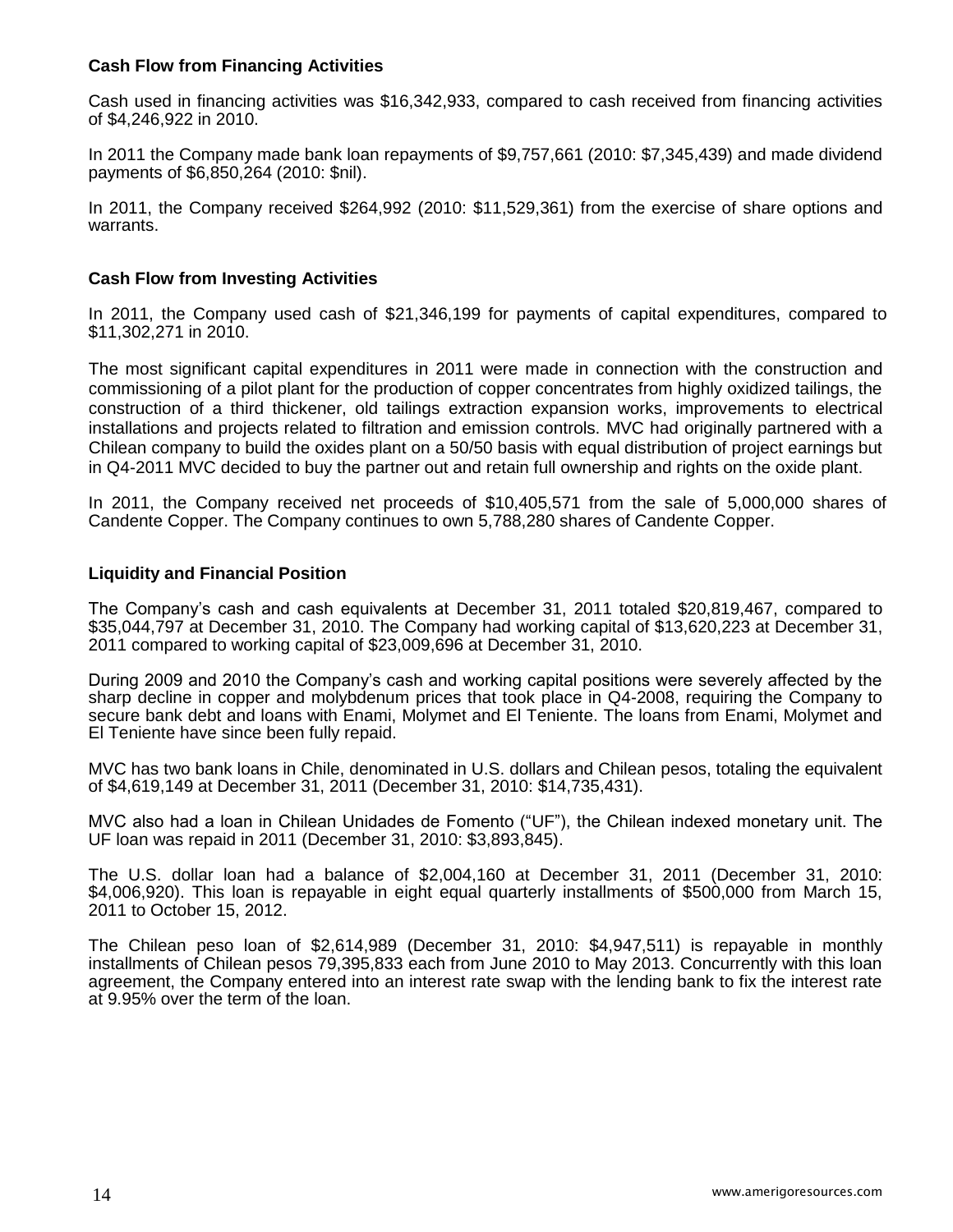The Company has entered into an agreement with a Chilean bank to secure a revolving working capital line of credit for up to \$20 million or its equivalent in CLP (the "Line of Credit"). The Line of Credit has a term to July 4, 2014 and provides for interest at a variable rate of the Chilean Tasa Activa Bancaria ("TAB") plus an applicable margin for borrowings in CLP, and interest at a variable rate of LIBOR-30 days plus a Banco de Chile margin plus an applicable margin, for borrowings in US dollars. Current borrowing rates would be 0.66% per month on CLP draws and 3.10% per annum on US dollar draws. The Line of Credit requires MVC to meet minimum quarterly equity, debt to equity and maximum debt ratios.

In connection with the U.S. dollar loan and the line of credit referred to above, MVC has to comply with certain quarterly, semiannual and annual debt covenants. MVC was in compliance with these covenants (total debt over net equity, interest coverage ratio, financial debt over earnings before interest, depreciation, amortization and taxes, total equity and maximum debt) at December 31, 2011.

Management believes the Company will be able to meet its obligations as they come due for at least the next 12 months.

The Company operates in a cyclical industry where levels of cash flow have historically been correlated to market prices for commodities. Despite these short-term liquidity challenges, MVC is a valuable longlife asset. El Teniente, the source of MVC's feed material, is the world's largest underground copper mine with remaining ore reserves expected to last decades. MVC's current contract with El Teniente runs to 2021.

The Company's long-term liabilities (long-term portions of bank loans, long-term portion of an interest rate swap, other payables, long-term portion of royalties due to related parties, asset retirement obligations and deferred income tax liabilities) at December 31, 2011 were \$30,317,350 (December 31, 2010: \$36,505,636).

#### **Impairment Analysis**

As at December 31, 2011, management of the Company determined that impairment indicators existed, and completed an impairment assessment for MVC. The impairment indicators were the decline in the Company's share price and in commodity prices.

The impairment assessment included a value in use determination of fair value for the Company's MVC property, plant and equipment, using a forecast cash flow model. Key assumptions incorporated in the model included consensus forecast commodity prices, capital and sustaining capital expenditures, operating costs based on historical costs incurred and estimated forecast, grades and recovery and application of an appropriate discount rate.

Management's impairment evaluation did not result in the identification of an impairment loss as of December 31, 2011. Although management believes the estimates applied in these impairment assessments are reasonable, such estimates are subject to significant uncertainties and judgments.

### **Investments**

During the year ended December 31, 2011, the Company sold 5,000,000 Candente Copper shares, and recognized a gain of \$9,750,931 in earnings. At December 31, 2011, Candente Copper's closing share price was Cdn\$0.97 and the fair value of the Company's approximately 5% investment in Candente Copper was \$5,527,254. During the year ended December 31, 2011, the Company recorded other comprehensive loss of \$2,990,139 (2010: other comprehensive income of \$13,569,434) for the changes in fair value of this investment, net of deferred income tax.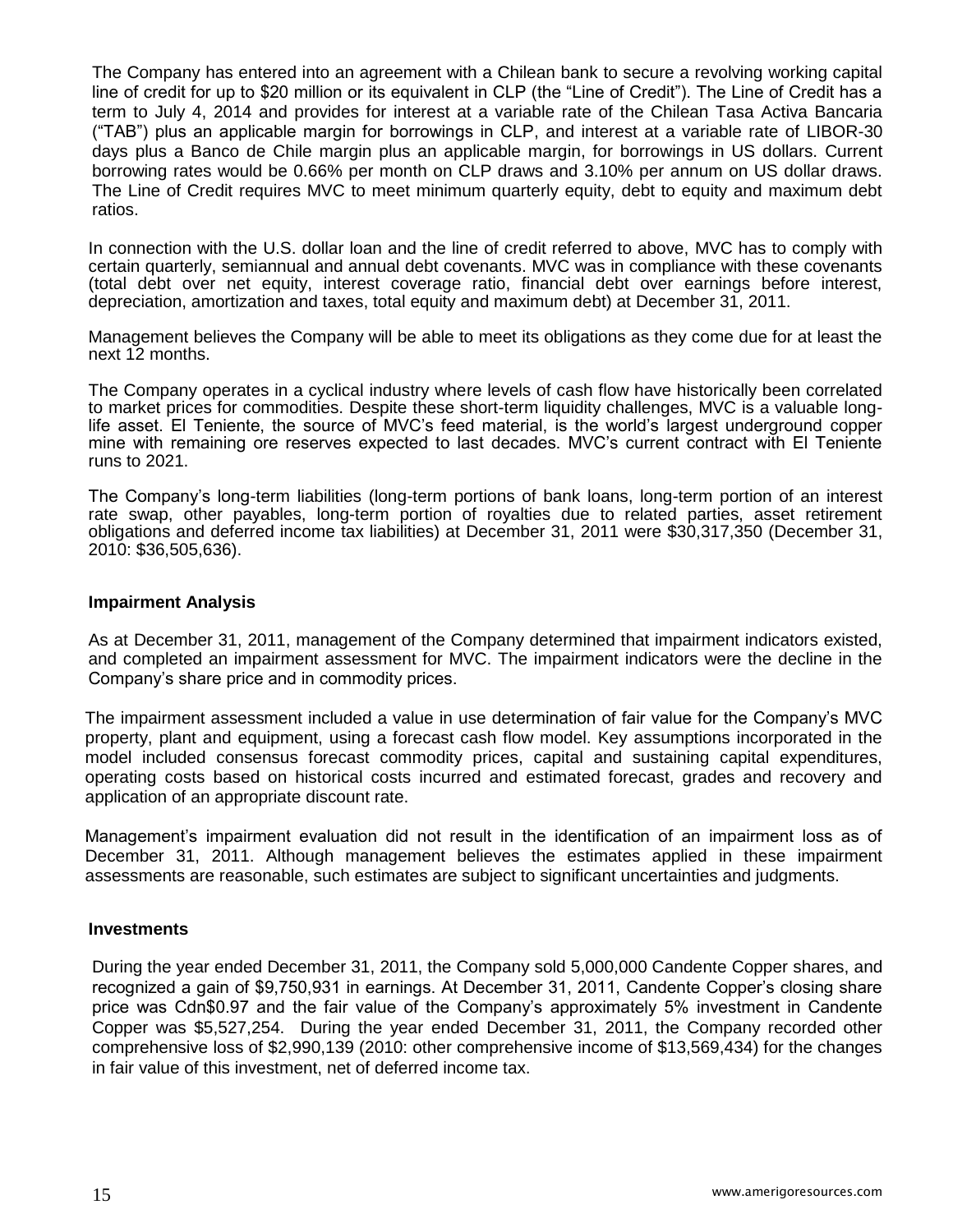At December 31, 2011, Candente Gold's closing share price was Cdn\$0.235 and the fair value of the Company's approximately 4% investment in Candente Gold was \$499,158. During the year ended December 31, 2011, the Company recorded other comprehensive loss of \$1,680,292 (2010: other comprehensive income of \$2,179,450) for the changes in the fair value of this investment, net of deferred income tax.

At December 31, 2011, Los Andes's closing share price was Cdn\$0.32 and the fair value of the Company's approximately 5% investment was \$2,519,668. During the year ended December 31, 2011, the Company recorded other comprehensive loss of \$1,247,740 (2010: other comprehensive income of \$3,079,837) for the changes in the fair value of this investment, net of deferred income tax.

On October 6, 2011, the Company received a total of 1,157,656 shares of Cobriza, an issuer listed on the TSX, following Cobriza's spinout from Candente Copper. At December 31, 2011, Cobriza's closing share price was Cdn\$0.155 and the fair value of the Company's approximately 4% investment in Cobriza was \$176,644. The Company recorded other comprehensive income of \$176,644 for the increase in the fair value of this investment during the year ended December 31, 2011, net of deferred income tax.

|                                                 | <b>Total</b> | Less than 1 year       | 1 to 2 years | 2 to $5$<br>years | More than 5 years |
|-------------------------------------------------|--------------|------------------------|--------------|-------------------|-------------------|
| Trade and<br>other<br>payables                  | 23,877,193   | 21,338,603             | 77,454       |                   | 2,461,136         |
| Current<br>income tax<br>payable                | 667,573      | 667,573                | ۰            | ۰                 |                   |
| ET<br>royalties                                 | 9,523,714    | $9,523,7\overline{14}$ | ۰            | ۰                 |                   |
| <b>Bank</b><br>loans                            | 4,619,149    | 3,854,551              | 764,598      | -                 |                   |
| <b>Royalties</b><br>related<br>to<br>parties    | 5,787,434    | 646,214                | 784,505      | 2,032,380         | 2,324,335         |
| Asset<br>retirement<br>obligations <sup>1</sup> | 11,521,522   | ۰                      |              | ۰                 | 11,521,522        |
| Minimum<br>power<br>2<br>payments               | 21,264,000   | 3,984,000              | 4,320,000    | 12,960,000        |                   |
| Total<br>contractual<br>obligations             | 77,260,585   | 40,014,655             | 5,946,557    | 14,992,380        | 16,303,993        |

### *SUMMARY OF OBLIGATIONS*

 $1$  The disclosed value of the asset retirement obligation is based on estimates from a 2011 study of what it would cost in 2021 to remove assets and restore the site where MVC's operations are conducted and included a market risk premium of 7% and a discount rate of 5.35%. This liability is being accreted systematically over time until a \$11,521,522 value is reached in 2021. At December 31, 2011, the asset retirement obligation is estimated at \$6,841,707.

 $2<sup>2</sup>$  MVC entered into an agreement with its current power provider in order to guarantee power supply to MVC from Chile's central power grid beyond the supply expected to be generated by MVC's own power plant. The agreement extends from January 1, 2010 to December 31, 2017 and establishes minimum stand-by charges based on peak hour power supply calculations, currently estimated to be approximately \$332,000 per month for the period January 1, 2012 to December 31, 2012, and \$360,000 per month for the period January 1, 2013 to December 31, 2017.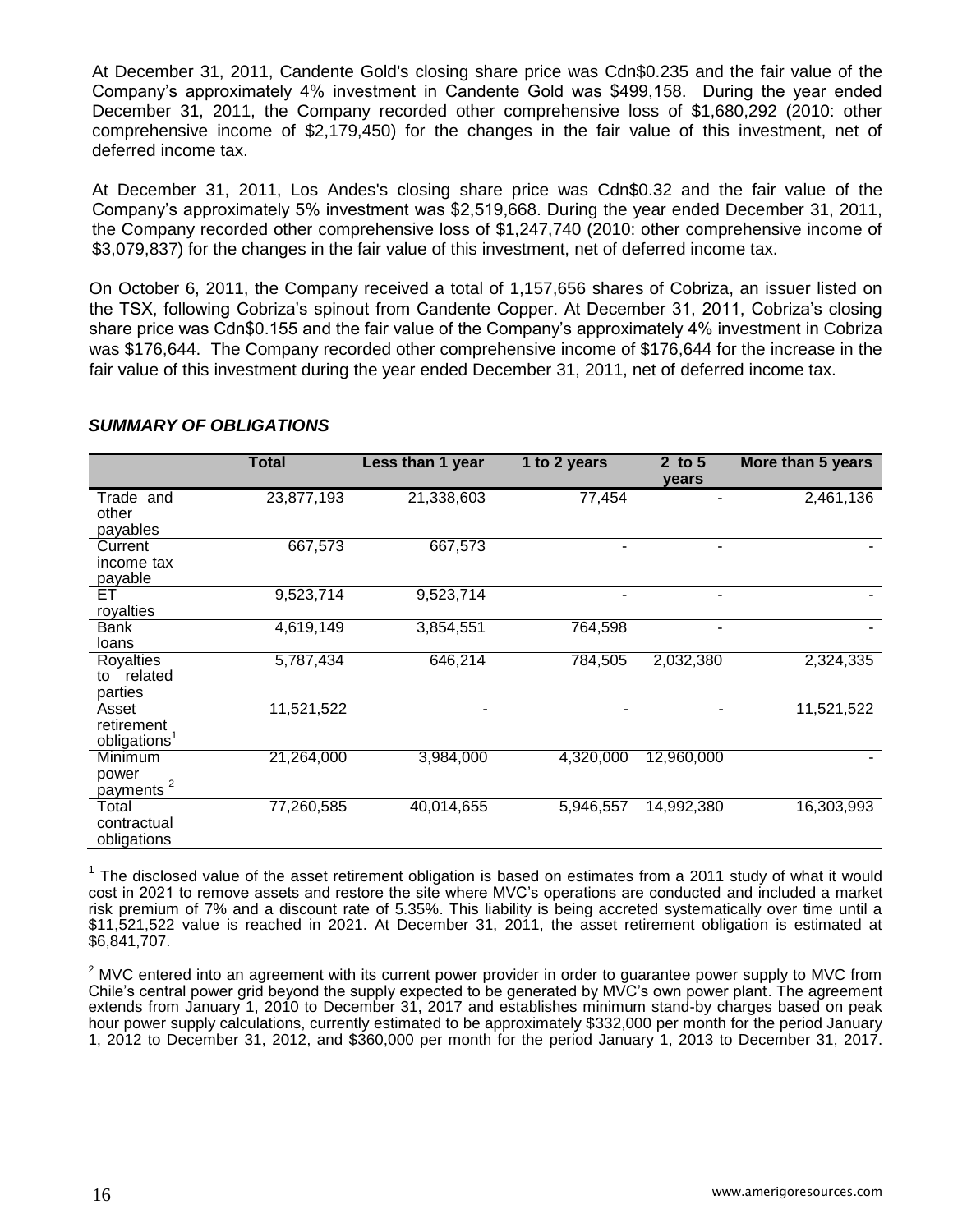# *OUTLOOK*

Management believes that production in 2012 will meet or exceed 50 million pounds of copper and approximately 1 million pounds of molybdenum.

Power costs will continue to be high at least until mid-2012. Power costs in the second half of 2012 will depend on weather conditions in Chile that may allow for already depleted hydro dams to be replenished.

Capital expenditures in 2012 are expected to be approximately \$18,000,000 including further expansion of old tailings extraction facilities, final work on the construction of a third thickener and on the oxides pilot plant, engineering and permitting on further expansion and other projects.

These are forward-looking estimates and subject to the cautionary notes regarding risks associated with forward looking statements presented at the end of this MD&A.

### *OTHER MD&A REQUIREMENTS*

#### *Transactions with Related Parties*

a) Non-controlling interests

Amerigo holds its interest in MVC through Amerigo International Holdings Corp. ("Amerigo International").

Amerigo International is controlled by Amerigo except for certain outstanding Class A shares with a book value of \$1,000. The Class A shares are owned indirectly by the President and Chief Executive Officer, an associate of the President and Chief Executive Officer, a former director and an associate of a former director of Amerigo, and were issued in order to structure a more taxefficient manner of paying the royalty obligation (the "Royalty") owing to the director and former director, who transferred to the Company the option to purchase what is now the Company's interest in MVC.

In accordance with the articles of Amerigo International, the holders of the Class A shares are not entitled to any dividend or to other participation in the profits of Amerigo International, except for a total royalty dividend, if declared by the directors of Amerigo International, in an amount equal to the amount of the Royalty.

The Royalty is calculated as follows:

- \$0.01 for each pound of copper equivalent produced by MVC or any successor entity to MVC if the price of copper is under \$0.80, or
- \$0.015 for each pound of copper equivalent produced by MVC or any successor entity to MVC if the price of copper is \$0.80 or more.

The Royalty is a derivative financial instrument. This liability is measured at fair value, with changes in fair value recorded in profit for the period. The fair value of the liability at December 31, 2011 is \$5,787,434 (December 31, 2010: \$6,006,429), with a current portion of \$646,214 (December 31, 2010: \$546,039) and a long-term portion of \$5,141,220 (2010: \$5,460,390).

The Royalty is paid as a royalty dividend on the Class A shares of Amerigo International. During the year ended December 31, 2011, Royalties totalling \$731,585 were paid or accrued to the Amerigo International Class A shareholders on production in the period (2010: \$751,758). At December 31, 2011, \$74,967 of this amount remained outstanding (December 31, 2010: \$67,064).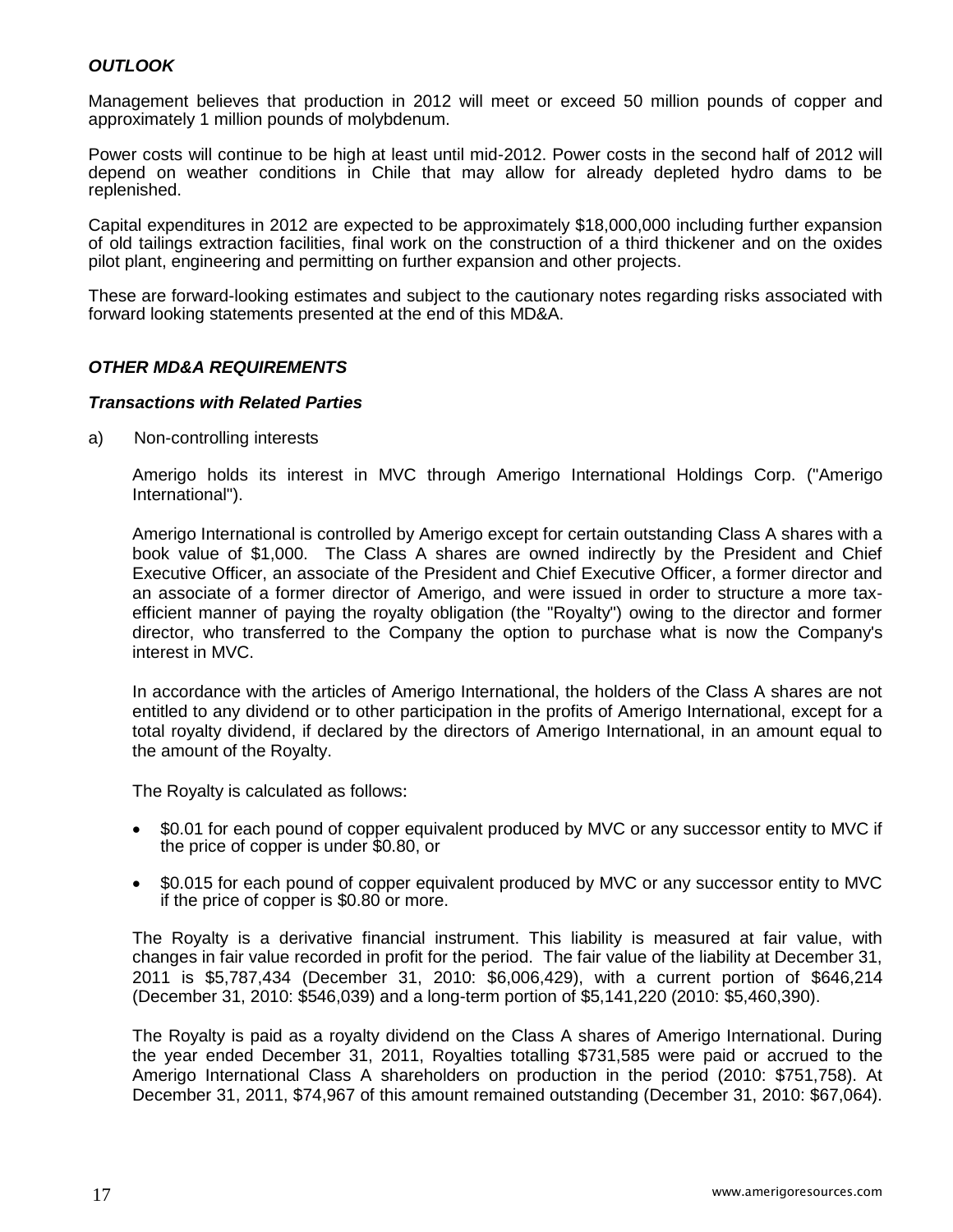b) Directors' fees and remuneration to officers

During the year ended December 31, 2011, the Company paid or accrued \$1,130,880 in fees to companies associated with certain directors and officers of Amerigo (2010: \$1,135,804). Included in these fees are accrued bonuses of \$147,059 to senior management (2010: \$396,340). In 2010 this amount also included termination payments or accruals of \$216,322. In the same period, Amerigo paid or accrued \$206,141 in directors' fees to independent directors (2010: \$92,245). Directors' fees and remuneration to officers are categorized as salaries, management and professional fees in Amerigo's consolidated financial statements. At December 31, 2011, an aggregate amount of \$52,683.58 was due to directors and officers for bonuses payable, directors' fees and reimbursement of expenses (2010: \$692,936). These transactions were in the ordinary course of business and measured at the exchange amounts agreed to by the parties.

In the year ended December 31, 2011 a total of 3,100,000 options were granted to directors and officers of the Company (2010: 3,000,000 options).

- c) As of December 31, 2011 one of Amerigo's officers acted as an officer and another as a director of Nikos Explorations Ltd., a company over which Amerigo exercises significant influence.
- d) As of December 31, 2011 one of Amerigo's officers acted as an officer of Candente Copper Corp., Candente Gold Corp., and Cobriza Metals Corp., companies in which Amerigo holds investments.
- e) As of December 31, 2011 two of Amerigo's officers acted as officers and one of Amerigo's directors acted as a director of Los Andes Copper Ltd., a company in which Amerigo holds an investment.

### *Critical Accounting Estimates*

The most significant estimates are related to the physical and economic lives of contractual rights, property, plant and equipment and their recoverability, estimates regarding the future cost of retiring the Company's capital assets and the estimation of future cash flow requirements to determine the Company's ability to continue operating as a going concern.

Amerigo has calculated an asset retirement obligation based on an estimated price of \$6,933,670, provided by an independent third party in 2011. Management's current estimates in calculating the asset retirement obligation include projected annual inflation rates in Chile of 4.5% per annum, a market risk premium of 7% and a discount rate of 5.35%. The present value of the asset retirement obligation was revised from \$7,168,372 to \$6,841,707 in 2011, which will be systematically accreted to a 2021 value of approximately \$11,521,522.

### *IFRS Implementation*

Effective January 1, 2011, Canadian publicly traded entities were required to prepare their financial statements in accordance with IFRS. Due to the requirement to present comparative financial information, the effective transition date was January 1, 2010. The three months dated March 31, 2011 were the Company's first reporting period under IFRS.

The Company has completed its IFRS conversion project.

The IFRS transitional impact is outlined below.

#### Reconciliations of the statements of financial position

As a result of the policy choices selected and the changes the Company was required to make under IFRS, the Company recorded an increase to equity of approximately \$3.2 million as at January 1, 2010.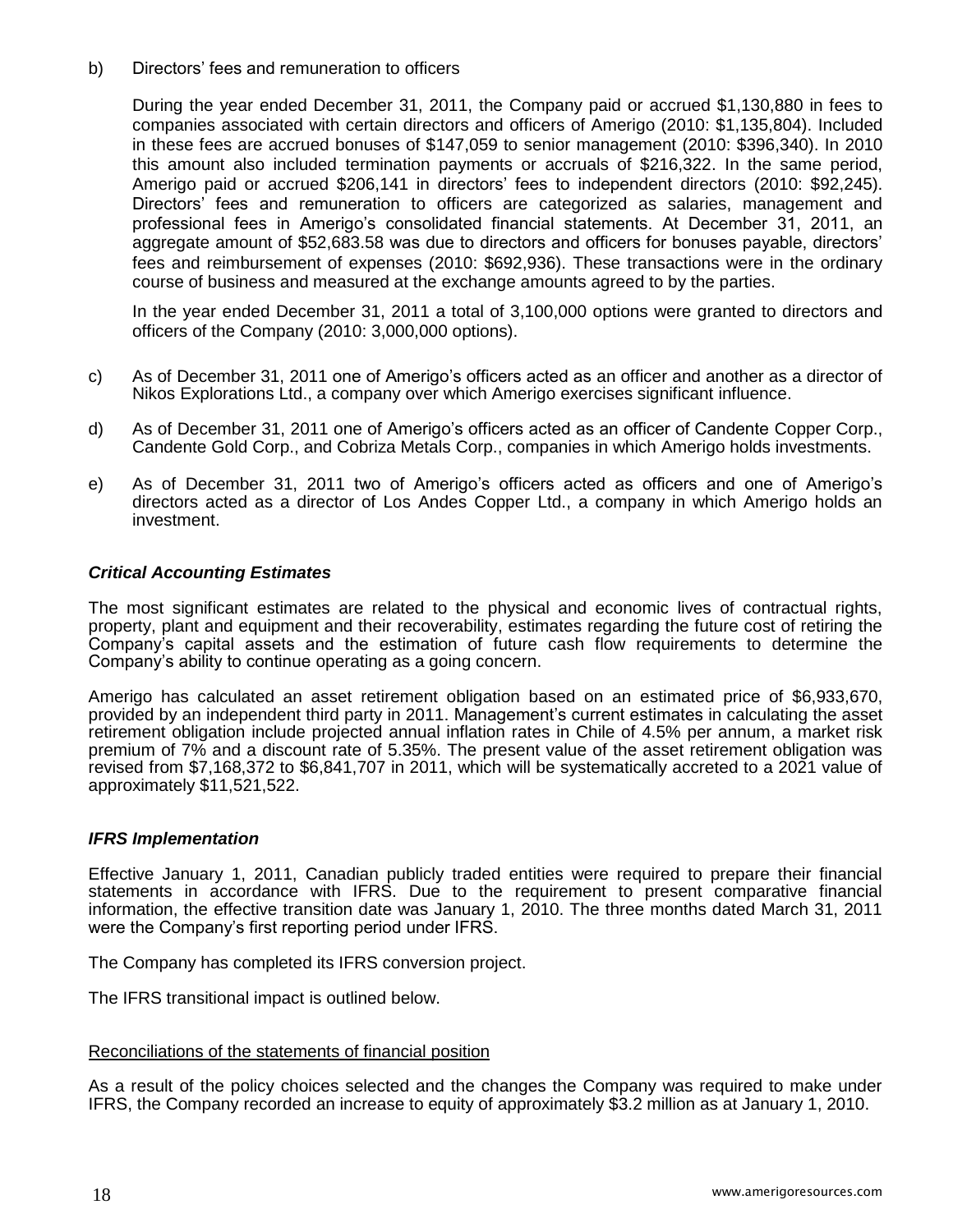The following paragraphs explain the significant differences between Canadian GAAP and the current IFRS accounting policies applied by the Company. These differences result in the adjustments presented in the statements of financial position and comprehensive income presented below.

- Note 1. The Company has a royalty dividend payable to certain related parties. This arrangement was originally entered as consideration for the option to purchase what is now the Company's interest in MVC. Under Canadian GAAP, the royalty dividend interest was accounted for as a minority interest, measured at a nominal amount of \$1,000. Under IFRS, the royalty dividend is a derivative financial instrument and the flow of royalties estimated to be payable to related parties to 2021 needs to be measured as such, through the recognition of a liability in the Company's statement of financial position. This liability has been recorded at fair value, with changes in fair value recorded in profit for the period.
- Note 2. Under Canadian GAAP, the Company and all of its subsidiaries had a U.S. dollar measurement currency. Under IFRS, the functional currencies of the Company and MVC are the Canadian dollar and Chilean peso, respectively. The Company's presentation currency remains the U.S. dollar. The current rate method is required to be applied to all entities where the functional currency is different from the presentation currency, resulting in an adjustment on transition to IFRS.
- Note 3. On transition to IFRS, the cost of MVC's plant and equipment was deemed to be the previous Chilean GAAP revalued amount. Additionally, plant and equipment was analyzed on a component-level, based on the significance of components to total cost. Depreciation timeframes were established for significant components.
- Note 4. Tax effect of IFRS adjustments Adjustments were recorded related to the income tax impact of the Canadian GAAP to IFRS reconciling differences.
- Note 5. Under Canadian GAAP, the Company recorded stock based compensation on a straightline basis over the vesting period. Under IFRS, the Company records share based compensation for each tranche within an award over the vesting period of the corresponding tranche.
- Note 6. Certain balances have been reclassified within statement of financial position accounts.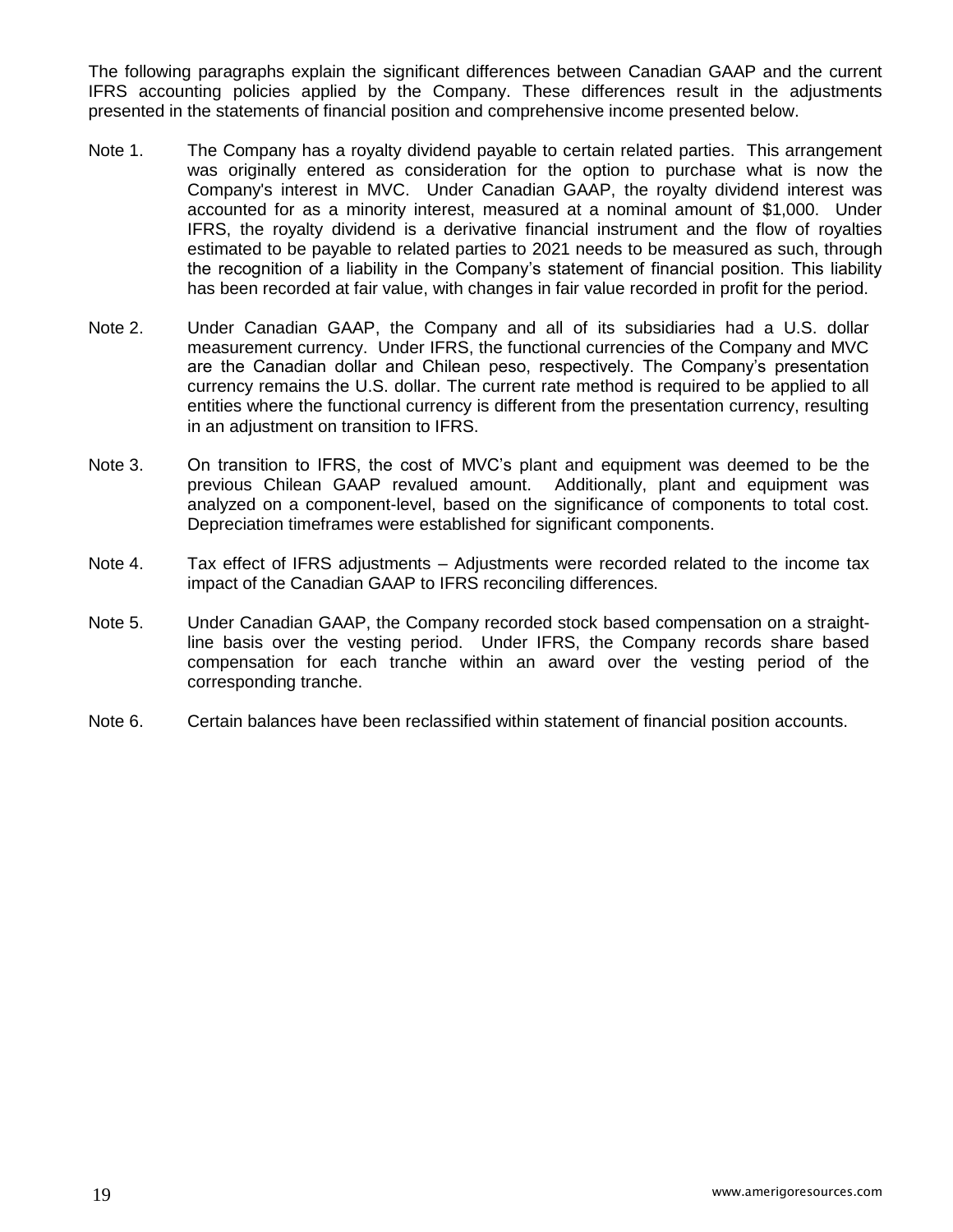|                                     |              | <b>January 1, 2010</b><br>(Canadian GAAP) | Impact     | Transition January 1, 2010<br>(IFRS) |
|-------------------------------------|--------------|-------------------------------------------|------------|--------------------------------------|
|                                     | <b>Note</b>  | \$                                        | \$         | \$                                   |
| <b>Assets</b>                       |              |                                           |            |                                      |
| <b>Current assets</b>               |              |                                           |            |                                      |
| Cash and cash equivalents           |              | 7,191,093                                 |            | 7,191,093                            |
| Trade and other receivables         | 6            | 19,241,121                                | 32,147     | 19,273,268                           |
| Inventories                         | 6            | 4,666,104                                 |            | 4,666,104                            |
|                                     |              | 31,098,318                                | 32,147     | 31,130,465                           |
| <b>Non-current assets</b>           |              |                                           |            |                                      |
| Available-for-sale financial assets |              | 6,754,790                                 |            | 6,754,790                            |
| Property, plant and equipment       | 2,3          | 121,783,483                               | 7,370,175  | 129,153,658                          |
| Intangible assets                   | 1            | 6,475,923                                 | 2,681,577  | 9,157,500                            |
| Other non-current assets            | 6            | 82,913                                    | (62,030)   | 20,883                               |
| <b>Total assets</b>                 |              | 166,195,427                               | 10,021,869 | 176,217,296                          |
| <b>Liabilities</b>                  |              |                                           |            |                                      |
| <b>Current liabilities</b>          |              |                                           |            |                                      |
| Trade and other payables            | 6            | 21,526,330                                | 37,337     | 21,563,667                           |
| Current income tax liabilities      |              | 13,289                                    |            | 13,289                               |
| Royalties to related parties        | $\mathbf{1}$ |                                           | 516,076    | 516,076                              |
| Borrowings                          |              | 15,912,436                                |            | 15,912,436                           |
|                                     |              | 37,452,055                                | 553,413    | 38,005,468                           |
| <b>Non-current liabilities</b>      |              |                                           |            |                                      |
| Borrowings                          |              | 5,338,160                                 |            | 5,338,160                            |
| Trade and other payables            |              | 1,434,383                                 |            | 1,434,383                            |
| Royalties to related parties        | 1            |                                           | 5,676,835  | 5,676,835                            |
| Asset retirement obligation         |              | 5,480,949                                 |            | 5,480,949                            |
| Deferred income tax liability       | 4            | 9,292,881                                 | 552,651    | 9,845,532                            |
| <b>Total Liabilities</b>            |              | 58,998,428                                | 6,782,899  | 65,781,327                           |
|                                     |              |                                           |            |                                      |
| <b>Equity</b><br>Share Capital      |              | 64,282,591                                |            | 64,282,591                           |
| Minority interest                   | $\mathbf 1$  | 1,000                                     | (1,000)    |                                      |
| Other reserves                      |              | 3,917,591                                 |            | 3,917,591                            |
| Retained earnings                   |              | 35,324,886                                | 3,239,970  | 38,564,856                           |
| Accumulated other                   |              |                                           |            |                                      |
| comprehensive income                | 2            | 3,670,931                                 |            | 3,670,931                            |
| Total equity                        |              | 107,196,999                               | 3,238,970  | 110,435,969                          |
| <b>Total equity and liabilities</b> |              | 166,195,427                               | 10,021,869 | 176,217,296                          |
|                                     |              |                                           |            |                                      |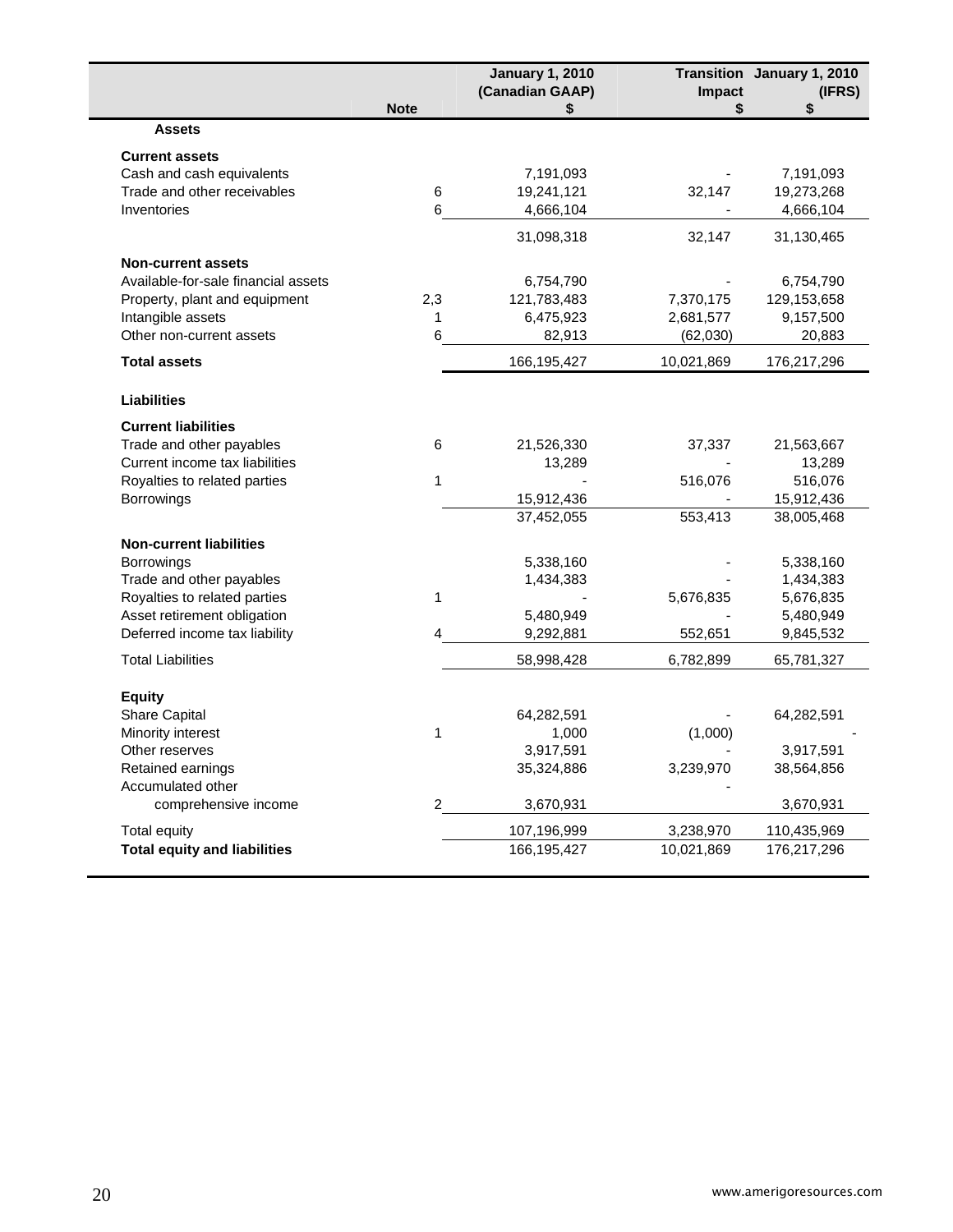|                                     | <b>Note</b>    | December 31, 2010<br>(Canadian GAAP)<br>\$ | <b>Transition</b><br>Impact<br>\$ | December 31,<br>2010<br>(IFRS) |
|-------------------------------------|----------------|--------------------------------------------|-----------------------------------|--------------------------------|
| <b>Assets</b>                       |                |                                            |                                   |                                |
| <b>Current assets</b>               |                |                                            |                                   |                                |
| Cash and cash equivalents           |                | 35,044,797                                 |                                   | 35,044,797                     |
| Trade and other receivables         | 6              | 18,008,746                                 | (5,622)                           | 18,003,124                     |
| Inventories                         | 6              | 5,021,884                                  | 1,098,461                         | 6,120,345                      |
|                                     |                | 58,075,427                                 | 1,092,839                         | 59,168,266                     |
| <b>Non-current assets</b>           |                |                                            |                                   |                                |
| Available-for-sale financial assets |                | 25,583,511                                 |                                   | 25,583,511                     |
| Property, plant and equipment       | 3              | 127, 154, 030                              | 13,519,613                        | 140,673,643                    |
| Intangible assets                   | 1              | 6,107,198                                  | 3,126,726                         | 9,233,924                      |
| Other non-current assets            | 6              | 100,096                                    | (86, 386)                         | 13,710                         |
| <b>Total assets</b>                 |                | 217,020,262                                | 17,652,792                        | 234,673,054                    |
| <b>Liabilities</b>                  |                |                                            |                                   |                                |
| <b>Current liabilities</b>          |                |                                            |                                   |                                |
| Trade and other payables            | 6              | 25,454,729                                 | (8,631)                           | 25,446,098                     |
| Current income tax liabilities      |                | 314,976                                    |                                   | 314,976                        |
| Royalties to related parties        | $\mathbf{1}$   |                                            | 546,039                           | 546,039                        |
| Borrowings                          |                | 9,851,457                                  |                                   | 9,851,457                      |
|                                     |                | 35,621,162                                 | 537,408                           | 36,158,570                     |
| <b>Non-current liabilities</b>      |                |                                            |                                   |                                |
| Borrowings                          |                | 4,883,974                                  |                                   | 4,883,974                      |
| Trade and other payables            |                | 1,462,006                                  |                                   | 1,462,006                      |
| Royalties to related parties        | $\mathbf{1}$   |                                            | 5,460,390                         | 5,460,390                      |
| Asset retirement obligation         |                | 7,168,372                                  |                                   | 7,168,372                      |
| Deferred income tax liability       | 4              | 17,367,667                                 | 163,227                           | 17,530,894                     |
| <b>Total Liabilities</b>            |                | 66,503,181                                 | 6,161,025                         | 72,664,206                     |
| <b>Equity</b>                       |                |                                            |                                   |                                |
| Share Capital                       |                | 77,166,170                                 |                                   | 77,166,170                     |
| Minority interest                   | $\mathbf{1}$   | 1,000                                      | (1,000)                           |                                |
| Other reserves                      |                | 3,804,483                                  |                                   | 3,804,483                      |
| Retained earnings                   |                | 50,714,330                                 | 955,186                           | 51,669,516                     |
| Accumulated other                   |                |                                            |                                   |                                |
| comprehensive income                | $\overline{2}$ | 18,831,098                                 | 10,537,581                        | 29,368,679                     |
| <b>Total equity</b>                 |                | 150,517,081                                | 11,491,767                        | 162,008,848                    |
| <b>Total equity and liabilities</b> |                | 217,020,262                                | 17,652,792                        | 234,673,054                    |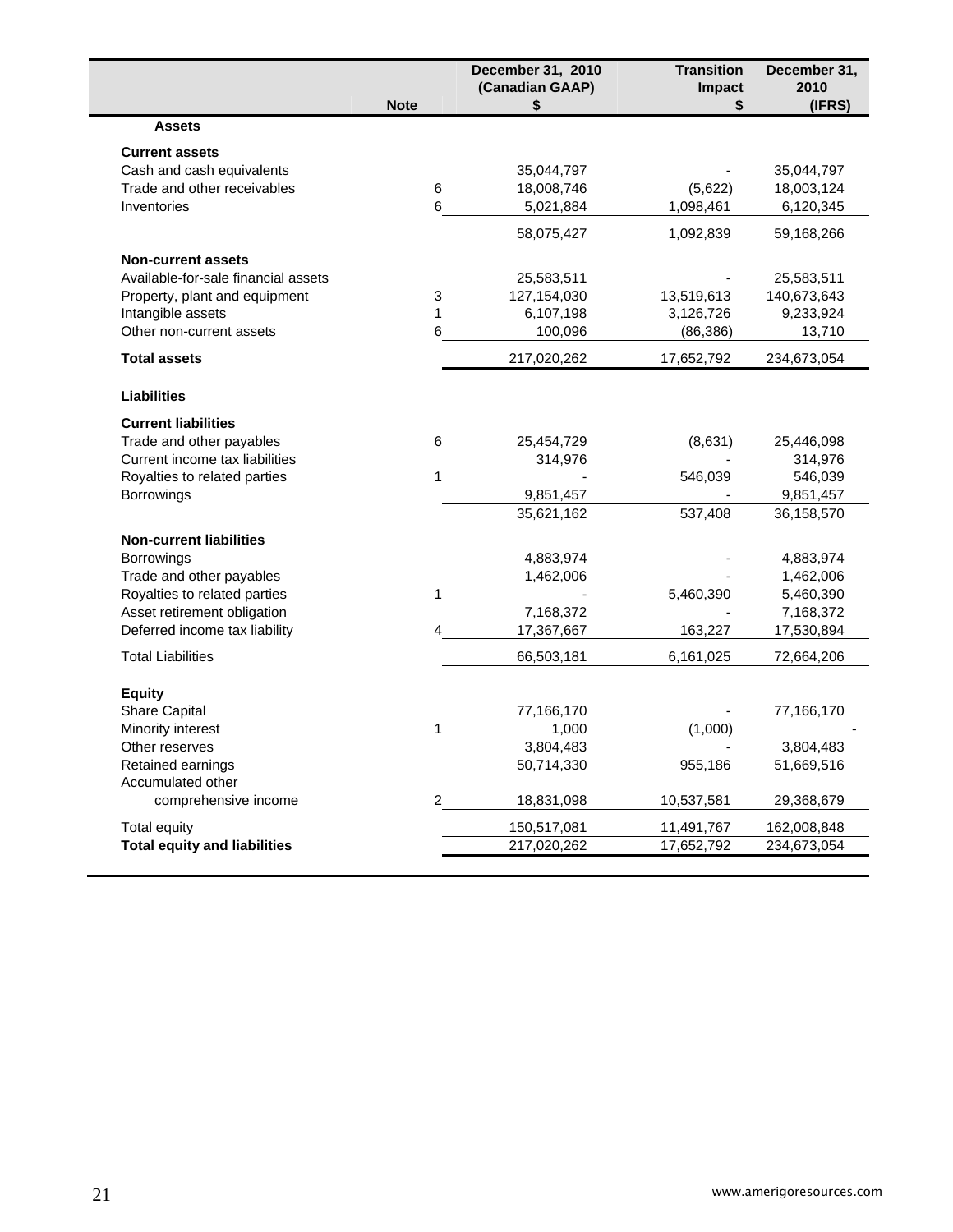|                                                           | <b>Note</b>    | Year ended<br><b>December</b><br>31, 2010<br>(Canadian GAAP) | <b>Transition</b><br>Impact | Year ended<br>December 31,<br>2010<br>(IFRS) |
|-----------------------------------------------------------|----------------|--------------------------------------------------------------|-----------------------------|----------------------------------------------|
| Revenue<br><b>Cost of sales</b>                           | 3,<br>6        | 152,120,143<br>125,398,388                                   | 3,521,264                   | 152,120,143<br>128,919,652                   |
| <b>Gross profit</b>                                       |                | 26,721,755                                                   | (3,521,264)                 | 23,200,491                                   |
| <b>Other expenses</b><br>General and administration       | 6              | 5,430,175                                                    | 542                         | 5,430,717                                    |
| Other (gains) losses                                      | $\overline{2}$ | (797, 438)<br>4,632,737                                      | (596,757)<br>(596,215)      | (1, 394, 195)<br>4,036,522                   |
| <b>Operating profit</b><br>Finance expense                | 1,             | 22,089,018<br>1,653,725                                      | (2,925,049)<br>(192, 742)   | 19,163,969<br>1,460,983                      |
| <b>Profit before tax</b><br>Income tax expense            | 6<br>4         | 20,435,293<br>5,045,849                                      | (2,732,307)<br>(447, 523)   | 17,702,986<br>4,598,326                      |
| Profit for the period<br>Other comprehensive<br>income    | $\overline{c}$ | 15,389,444<br>15,160,167                                     | (2, 284, 784)<br>10,537,580 | 13,104,660<br>25,697,747                     |
| <b>Comprehensive income</b>                               |                | 30,549,611                                                   | 8,252,796                   | 38,802,407                                   |
| Weighted average number of<br>shares outstanding, basic   |                | 168,206,028                                                  |                             | 168,206,028                                  |
| Weighted average number of<br>shares outstanding, diluted |                | 170,323,322                                                  |                             | 170,323,322                                  |
| Earnings per share                                        |                |                                                              |                             |                                              |
| <b>Basic</b><br><b>Diluted</b>                            |                | 0.09<br>0.09                                                 |                             | 0.08<br>0.08                                 |

# Statement of cash flows

The IFRS transition adjustments noted above did not have an impact on cash and cash equivalents. There was not change to investing and financing cash-flow subtotals.

# *Disclosure Controls and Procedures*

The Company's disclosure controls and procedures are designed to provide reasonable assurance that all relevant information is communicated to senior management, to allow timely decisions regarding required disclosure.

During the year ended December 31, 2005, the Company's General Counsel and Corporate Secretary completed an evaluation of the effectiveness of the Company's existing disclosure controls and procedures, undertook extensive research and made presentations and recommendations to the Company's certifying officers and board of directors. Based on those recommendations, a corporate disclosure policy was presented to the Company's board and adopted on February 14, 2006. The disclosure policy includes the setting up of a Disclosure Policy Committee that consists of the Company's President & CEO, CFO and Corporate Secretary.

The disclosure policy and committee have been in place since the date the disclosure policy was adopted. Management is reasonably confident that material information relating to the Company, including its consolidated subsidiaries, is being made known to senior management in a timely manner, and that the Company's disclosure controls and procedures are effective not only with respect to the Company's annual filing requirements but on an ongoing basis as of the end of the period covered by this report.